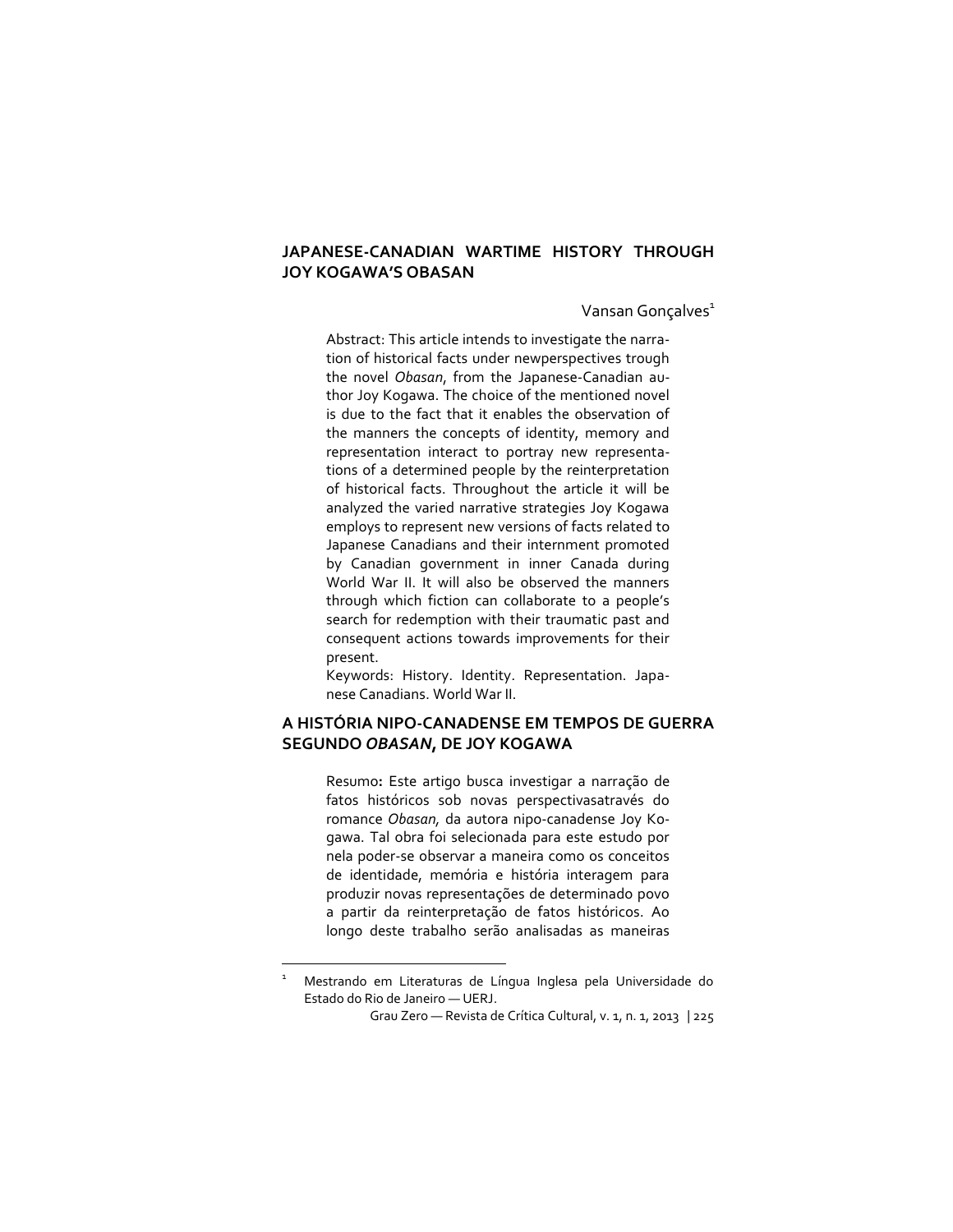pelas quais Joy Kogawa emprega variadas estratégias narrativas para representar novas versões de fatos relacionados aos nipo-canadenses e seu internamento promovido pelo governo canadense no interior deste país durante a Segunda Guerra Mundial. Será observado também de que maneiras a ficção pode colaborar para a busca de um povo por redenção com seu passado traumático e consequentes ações em busca de melhorias para seu presente.

Palavras-chave: História. Identidade. Representação. Nipocanadenses. Segunda GuerraMundial.

*Obasan*, by Joy Kogawa, narrates the story of a Japanese-Canadian<sup>2</sup>familyduring World War II. The novel was the first literary text to offer an account of the horrors and injustices faced by Japanese Canadians during this period of history.

Among these injustices, one might mention the internment of Japanese Canadians in

"Interior Housing" and "Work Camps" projects, where they were assigned to either the building of roads or to the harvesting of sugar-beet. The measures taken against Japanese Canadians were based on the War Measure Acts, which began to be enforced in December 1941, right after the Japanese attack to the United States at Pearl Harbor. The official

 $\overline{a}$ 

<sup>2</sup> Due to terminological consistency this paper will follow Paul Robert Magocsi's definition concerning the use of hyphen in "Japanese-Canadian" as presented in the *Encyclopedia of Canada's Peoples*: In the case of compound nouns like Japanese Canadians, no hyphen is used. Hyphens do appear, however, in adjectival forms such as Japanese-Canadian literature (...). The use of the hyphen in the latter case is a convention of English grammar and should not be considered — by those sensitive to (and opposed to) being labelled "hyphenated Canadians" — as any kind of ideological stance. (Magocsi: 1999, ix).

<sup>226 |</sup> Configurações da crítica cultural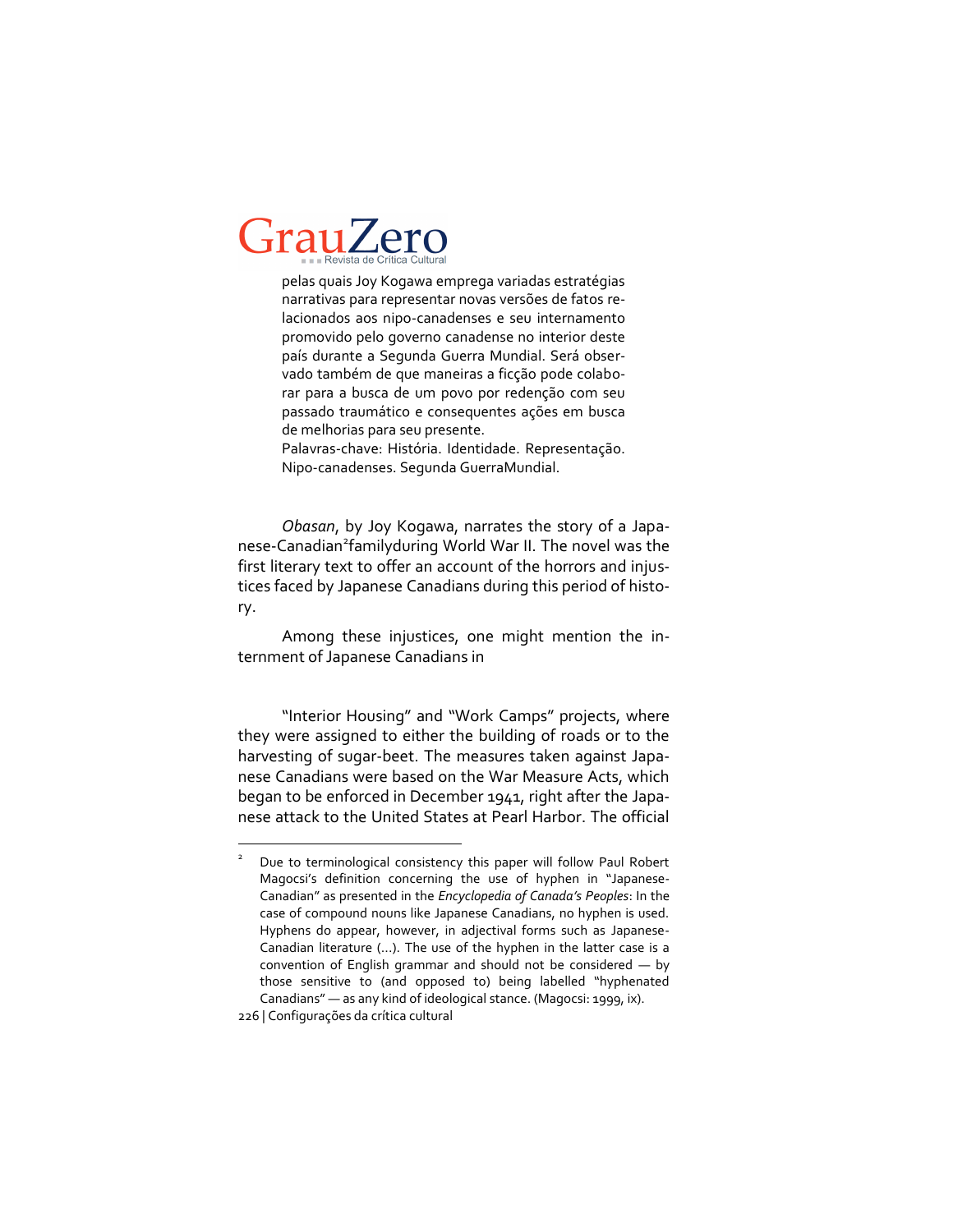

discourse asserted that the actions against Japanese Canadians were taken as safety measures, since the relocated people lived mostly in the province of BritishColumbia, by the Pacific Coast, and, therefore, due to the "proximity" to Japan, they would be more subject to turn into informants to the enemy during the war, betraying the country which had welcomed them and given them a home, Canada<sup>3</sup>.

The fact is that the relations between Asian immigrants and the citizens of Canada had not been good for a long time. Long before World War II, former Canadian citizens had expressed their worries regarding the increasing number of Asian immigrants among them. Although Canada has traditionally been praised as a nation which encourages and facilitates the entrance and permanence of immigrants in its territory, history has, more than once, shown that the immigration issue in Canada has been a troubled one. The first Asian immigration movement to Canada took place way before the first Japanese people set foot in the country. This first movement, which started in the second half of the  $19<sup>th</sup>$ century, was led by Chinese people, who saw Canada as a country where they could work and prosper. The Canadian government, supported by its people, encouraged the migration, since Chinese labor was necessary for the construction of the Canadian Pacific Railway. As time passed, the first immigrants (mostly men) sent money back to their families in China, together with instructions for their wives and children to come and join them in Canada. Fearing the increase in the number of Asian immigrants in the country, the Canadian government imposed a head tax on Chinese immigrants. The tax value started as Cans 50, and progressively went up to

 $\overline{\phantom{a}}$ 

<sup>3</sup> The data regarding Japanese immigration and the internment of Japanese-Canadian people during World War II and their consequent fight for redress were taken from both the comprehensive study *Canada and Japan in the Twentieth Century*, by John Schultz and Kimitada Miwa (eds.).

Grau Zero — Revista de Crítica Cultural, v. 1, n. 1, 2013 | 227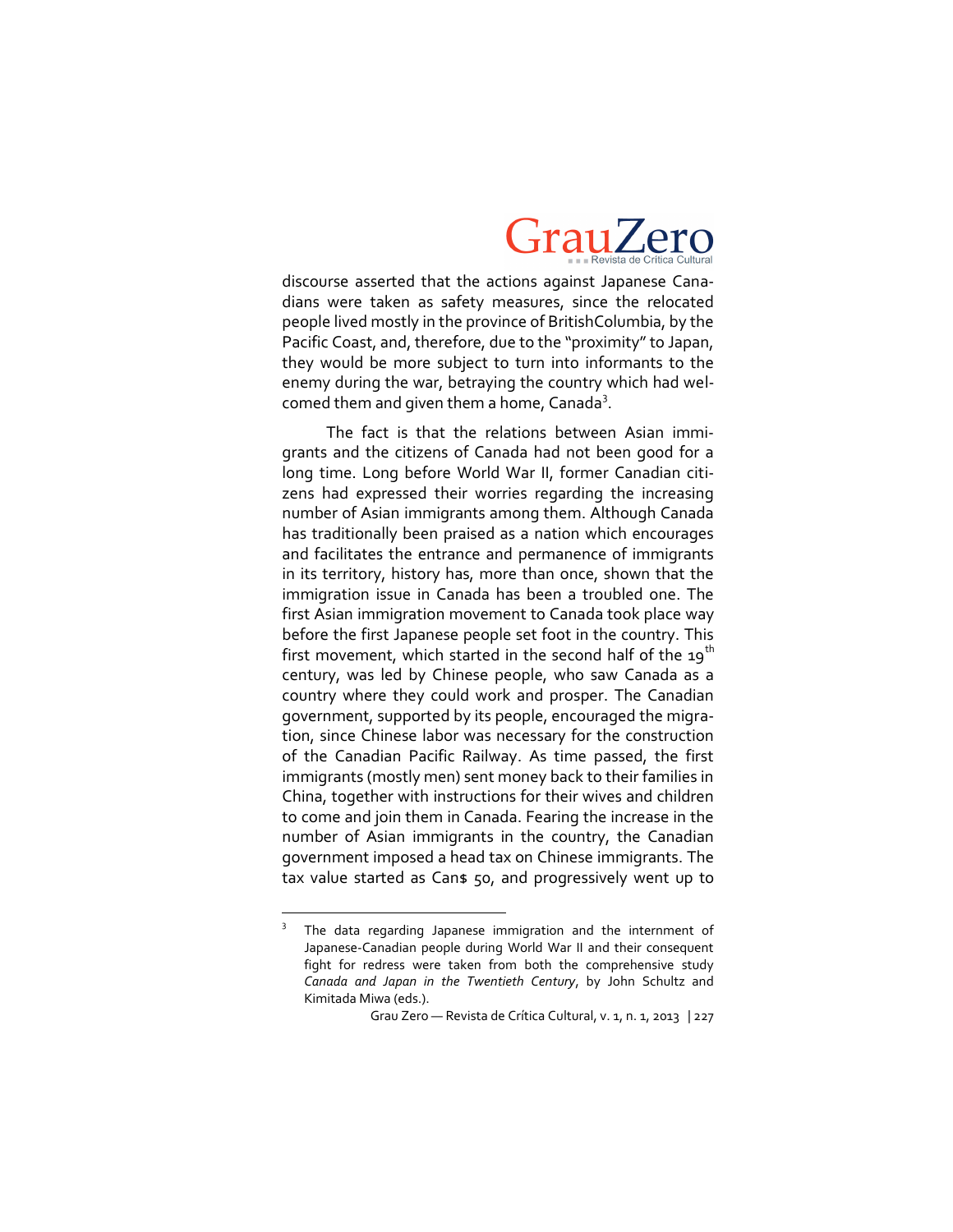incredible Can\$ 500 in 1907, making it virtually impossible for Chinese people to enter the country, consequently severely limiting and ultimately putting a stop to the Chinese immigration to Canada.

Something similar was to happen to the Japanese immigrants. At the turn of the 20<sup>th</sup> century, the first Japanese started to arrive in Canada. Though the vast majority ofthem were en route to the United States, some Japanese people started to settle in the British Columbia province, working mainly in the fisheries. Being extremely dedicated fishermen, the Japanese immigrants started to worry their Canadian counterparts, who argued that the "Japs" (a pejorative way to refer to Japanese people) would work more for lower incomes. As they gathered money and started having their own properties, the first Japanese immigrants, which were almost all males, followed the example of former Chinese immigrants, and requested their families, still in Japan, to come to Canada. The initial steps towards the establishment of Asian people in British Columbia led to the first registered riot towards the Chinese and Japanese immigrants. The riot took place on September  $7<sup>th</sup>$ , 1907. Rioters headed to Chinatown and damaged Asian people's properties. Canadian federal government sent William Lyon Mackenzie King, then Deputy Minister of Labour, to investigate the issue and assure the immigrants that the government would pay for all damaged property. In her essay, "Not All Were Welcome: Canada and the Dilemma of Immigration", scholar Patricia Roy reproduces Mackenzie King's words regarding the situation. The minister understands there was more than a labor agitation against the Japanese immigrants going on:

> The people of British Columbia of all classes are pretty generally in favour of restricting the immigration of Japanese simply because they not only fear Japanese competition, but the possibility of complications in the future should the Japanese ever secure too strong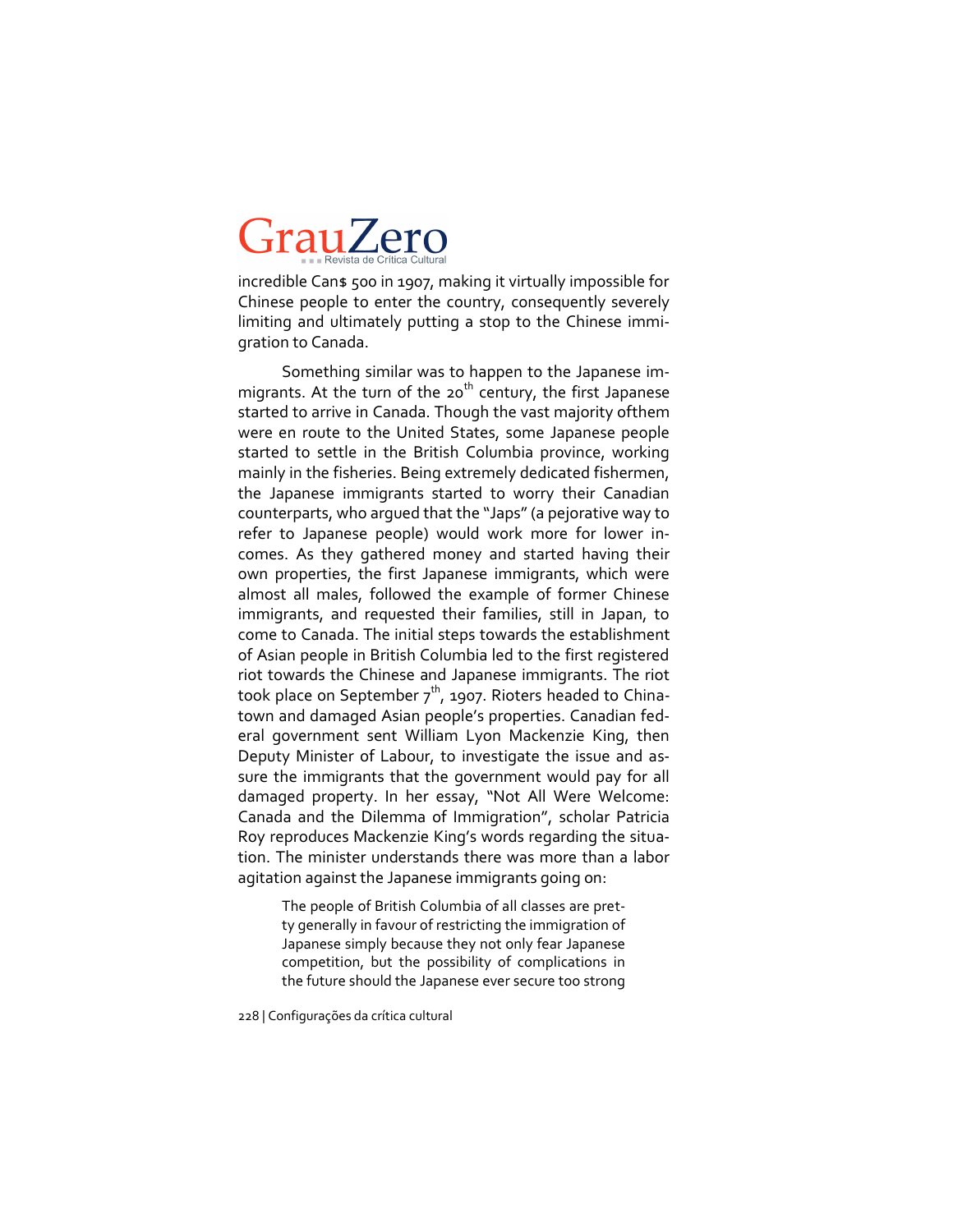

a hold in that Province. There is a good deal (…) to indicate that Japan is desirous of becoming a great power on the Pacific, and it is only natural (…) that her statesmen should have an eye upon the western coast of this continent (ROY, 1991, p. 8).

More than the financial or physical damages caused to the Japanese immigrants, this first riot exposed the real issue behind the alleged labor concerns. After the riot, intolerance and racial hatred towards the Japanese immigrants was explicit in a level it had not reached before.

Racist acts performed by Canadian people were not isolated or original. Actually, racism could already be detected in the former immigration propaganda created and divulged by the British Columbia government. As argued by Patricia Roy,

The 'establishment' of British Columbia, themselves mainly immigrants from the United Kingdom and Eastern Canada, wanted to make their new home a 'white man's country'; they did not want immigrants from Asia no matter how intelligent or industrious they might be. On the contrary, the very intelligence and industry of theJapanese made them people to fear rather than to welcome (ROY, 1991, p. 3).

In *Obasan*, the character Aunt Emily reminds both her niece, Naomi, and us, readers, that racial hatred against Japanese people had taken place much before World

War II: "the war was just an excuse for the racism that was already there. We were rioted against back in 1907, for heaven's sakes! We've always faced prejudice"(KOGAWA, 1985, p. 35).

Grau Zero — Revista de Crítica Cultural, v. 1, n. 1, 2013 | 229 Still in 1907, after the insurgence of Canadians against Japanese people, Canada and Japan settled a series of agreements regarding the number of Japanese people to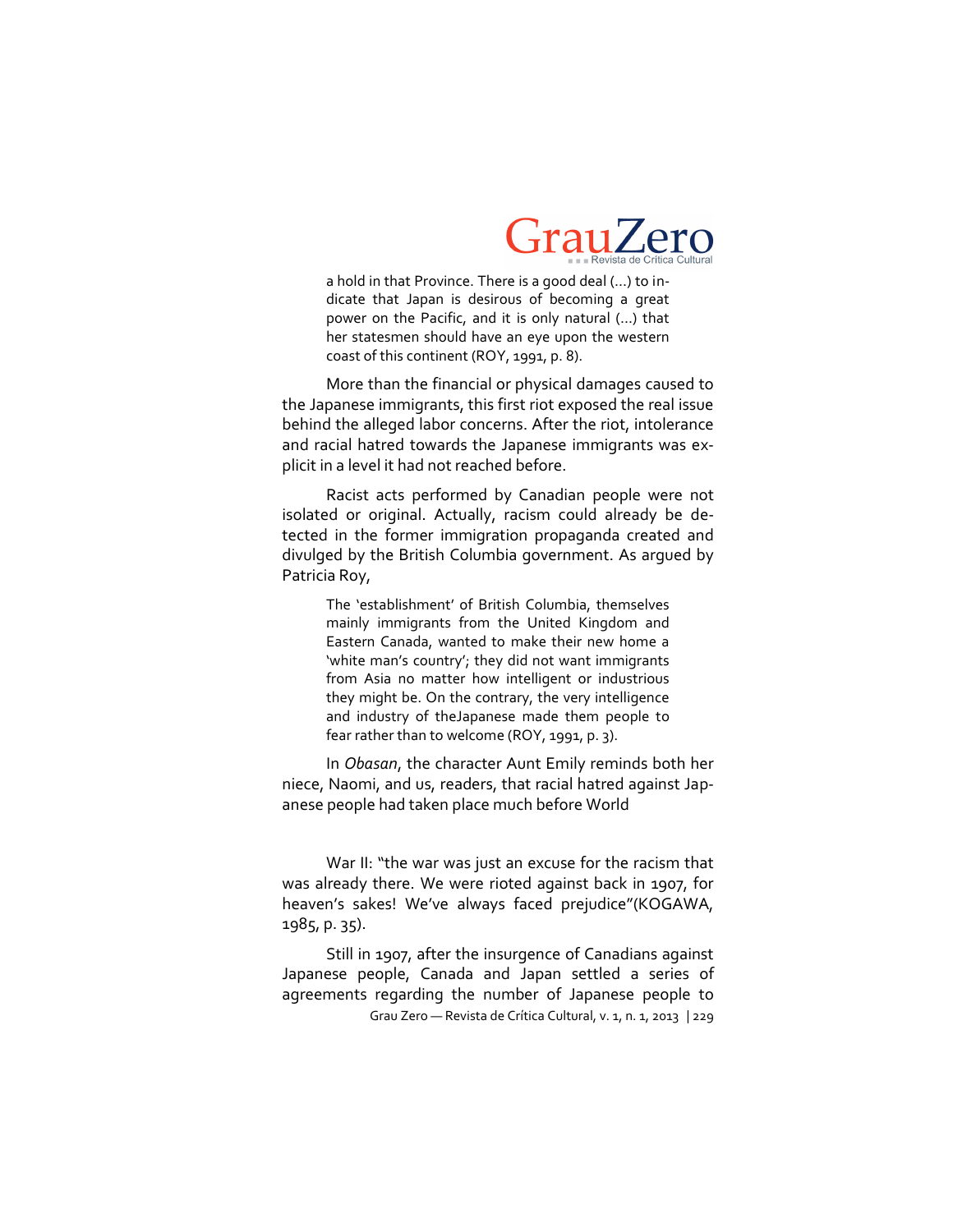enter Canada annually. The most representative among these was the "Gentleman's Agreement", which reduced Japanese immigration to 400 people a year. In comparative numbers, before this agreement, "in the first seven months of 1907, 5,571 Japanese [had] landed at British Columbia ports" (Roy, 1991, p. 7). In spite of Canada andJapan's many measures to control and reduce Japanese immigration, and the racism faced by Japanese people, the fact is that before World War II the Japanese were firmly established in British Columbia. This establishment was asserted mainly during World War I, when Japanese people took advantage of a depressed real state market and bought properties to settle not only their houses, but also farms and small business.

Many Japanese immigrants naturalized as Canadian citizens and the sons and daughters of the first Japanese immigrants were born in Canada. They all lived a period of reduced agitation and certain tranquility during and after World War I (in which Japan was allied both to England and the United States). This stillness ended with the outbreak of World War II. In February 1942, after Japan's attack on Pearl Harbor, Canada's federal government ordered the evacuation of all Japanese and Japanese

Canadians from the Pacific coast. They were to be relocated to at least 100 miles away from the shore. The British Columbia Security was created to perform the relocation of not only first generation Japanese immigrants, but also of their children and grandchildren. It is estimated that out of the total amount of 21,079 evacuated Japanese Canadians, over 17,000 were Canadian-born or naturalized citizens of Canada. The evacuation was part of the War Measures Acts, and as a result of this large and radical displacement, Japanese Canadians were sent to varied "projects" and areas. Most of them, 11,694, were allocated to Interior Housing, being sent to ghost towns in inner Canada. Another substantial number of people, 3,988 were sent to Sugar-beet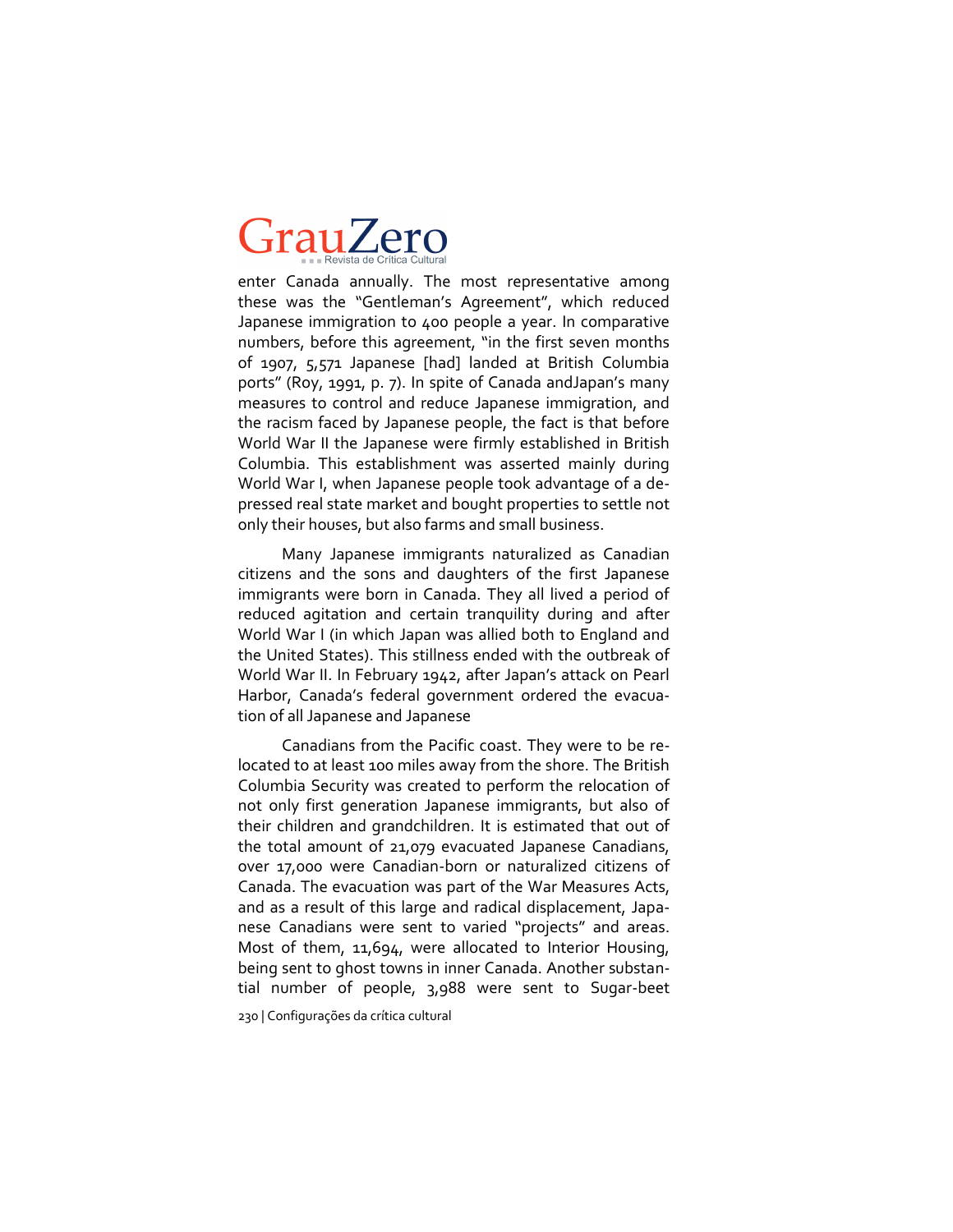

Projects,and 986 to Road Camp Projects. In January 1943, all property belonging to either Japanese people or Canadians of Japanese descent was confiscated by Canada's federal government and then auctioned.

It is noticeable that, although the procedures at the War Measures Acts were officially taken in order to protect Canadians from war enemies (including not only Japan, but also Italy and Germany, the other members of the Axis), the measures taken against Japanese and Japanese-Canadian citizens were not the same as those taken against German and Italian immigrants or descents. This corroborates the idea that racism and prejudice prevailed even in the moment of applying "defensive" measures.

#### As observed by Ann Sunahara, in *The Politics of Racism: The Uprooting of JapaneseCanadians during the War*:

Like the German and Italian aliens, all Japanese Canadians had to register with and report bi-weekly to the RCMP, could not travel more than twelve miles from their residence or change their address without permission. In addition, all Japanese Canadians, unlike the German and Italian aliens, were required to observe a dusk-to-dawn curfew and to abandon their homes, farms and businesses for an unknown destination (SUNAHARA, 2000, p. 46).

The argument is similar to the question performed by the character Aunt Emily, in*Obasan*: "Why in a time of war with Germany and Japan would our government seizethe property and homes of Canadian-born Canadians but not the homes of German-bornGermans?" (KOGAWA, 1985, 38).

In March 1945, while the war was still going on, RCMP (Royal Canadian Mounted Police) officers visited relocated Japanese Canadians and gave them an option whether to remain in Canada or to "return" to Japan (although most of these people were Canadians and many of them had never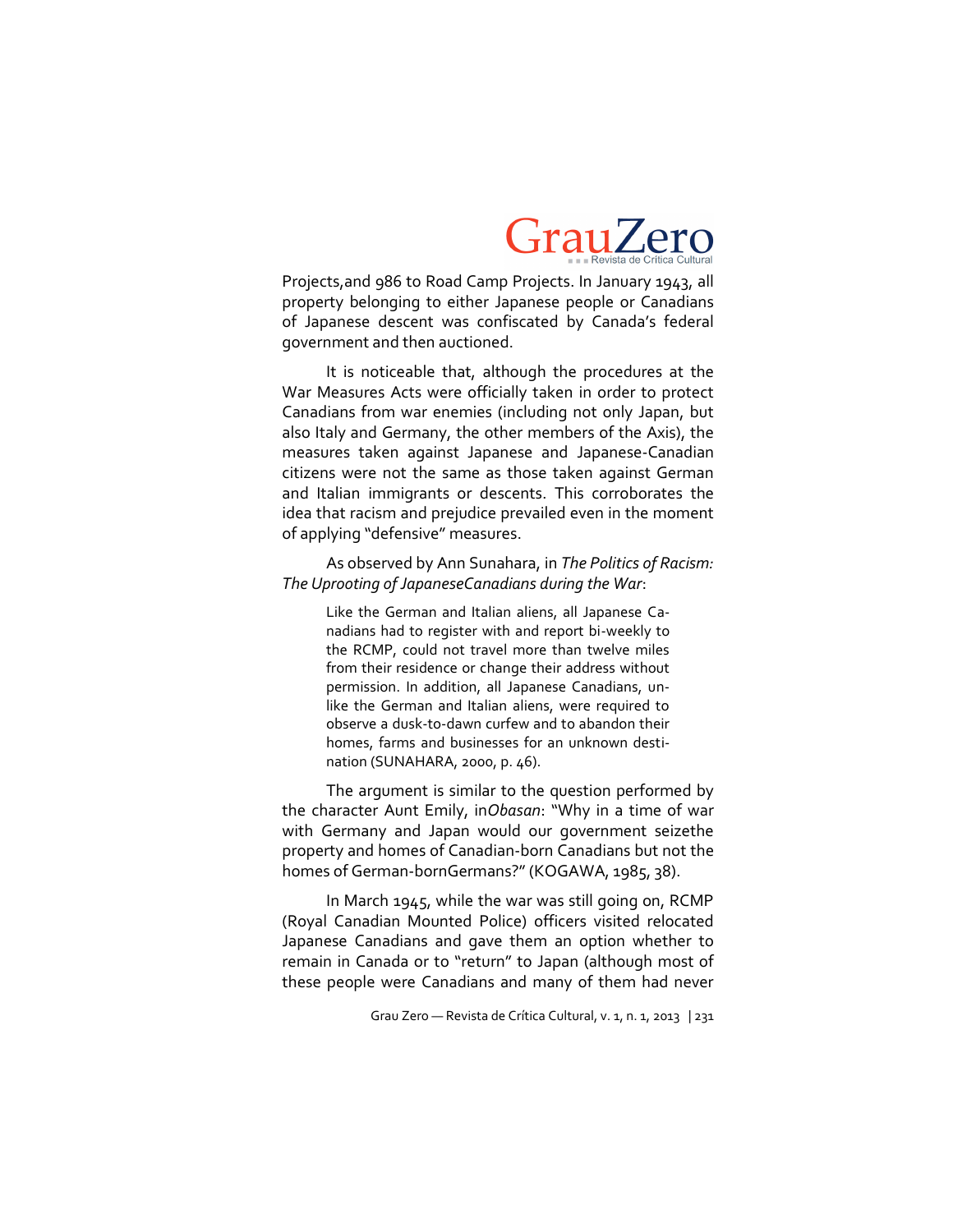been to Japan). In reality, the choice was really unfair. For those who wished to go to Japan, all assistance and expenses would be provided, while those who decided to stay in Canada had to prove they had a formal job proposal east of the Rocky Mountains. Although 9,000 had initially agreed to "return" to Japan, only 3,000 effectively went there after the war. To understand the reason why so many Japanese Canadians decided to remain in Canada, one must realize that, although the Canadian government had done many wrongs to them, Canada was the place those people chose as their "home".

As a matter of fact, it is not so difficult to understand why, in despite of all their suffering, most Japanese Canadians decided to stay in Canada. The most obvious reasons for this permanence are related to Japan's defeat in the war. This defeat allowedJapanese Canadians to be free from what was once known as the "Imperial taboo", "the constant power the Japanese Emperor would have over all Japanese people even when they were abroad" (ROY, 1991, p. 7). After the Emperor's defeat in the war, Japanese people were free from this taboo, and the Japanese Canadians could freely choose whether to stay in Canada or go to Japan. Another relevant issue is related to the fact that, after the Allies' attacks, most Japanese Canadians' properties in Japan were damaged or entirely destroyed. Also, in the post-war period, economy in Canada was progressing, and Japanese Canadians who had effectively decided to stay in Canada stopped sending money back to their families in Japan (mainly because they recognized the country was so disrupted that it would be difficult to reach their families back inJapan). These factors increased the Japanese Canadians' income and, as a consequence, improved their living conditions.

However, maybe the most influential reasons for the permanence of Japanese Canadians in Canada are related to future prospects for their children. Before WorldWar II, a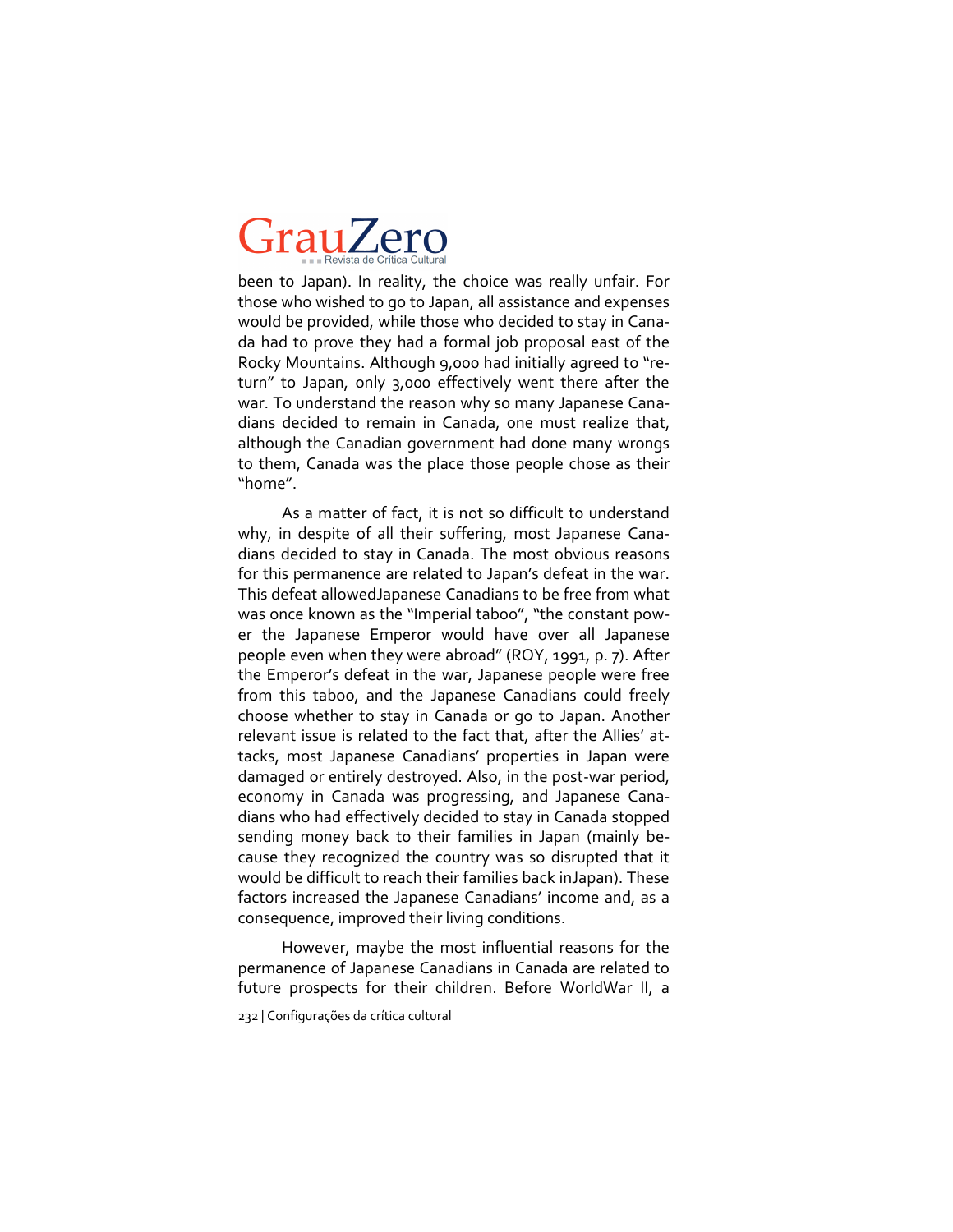

considerable number of Japanese Canadians' children were sent to Japan to finish their studies and find a good job, since prejudice in Canada was so big that, no matter how qualified they were, Japanese Canadians would only be given subaltern jobs. This vision is reproduced by Mizutani-san, an *Issei* (first generation immigrant), in an interview to Kazuko Tsurumi in his essay "Japanese Canadians: The War-TimeExperience":

Before the war, there was such discrimination against the Japanese Canadians that even the collegeeducated ones among them were not able to get decent jobs. So most of us sent our children back to Japan to be educated. Now that our children may get white-collar jobs here in Canada, according to their qualifications, they do not wish to go back to Japan (TSURUMI, 1991, p. 25).

In Mizutani-san's opinion, living together with former Canadians was also a key factor to the improvement of Japanese Canadians' living conditions and professional opportunities. According to her, "thanks to war-time evacuation, which forced us to live among the whites, the second generation Japanese Canadians are now getting good jobs and earning good money" (TSURUMI, 1991, p. 26).

The improvement of Japanese Canadians' living conditions, although making life in Canada easier for those who lived there after the war than it was to those who first arrived and settled in the country, also makes many Japanese Canadians not want to remember the wartime experience and the wrongs done to them. As affirmed by Mizutani-san: "Our children tell us not to make too much fuss about compensation for the injustices done to us. If we do, they are afraid of losing the chances for them to get ahead in Canadian society" (Tsurumi, 1991, p. 26). This opinion is similar to that of Naomi's uncle, Isamu, in *Obasan*. In a discussion with Aunt Emily, regarding the fight for official government redress,

Grau Zero — Revista de Crítica Cultural, v. 1, n. 1, 2013 | 233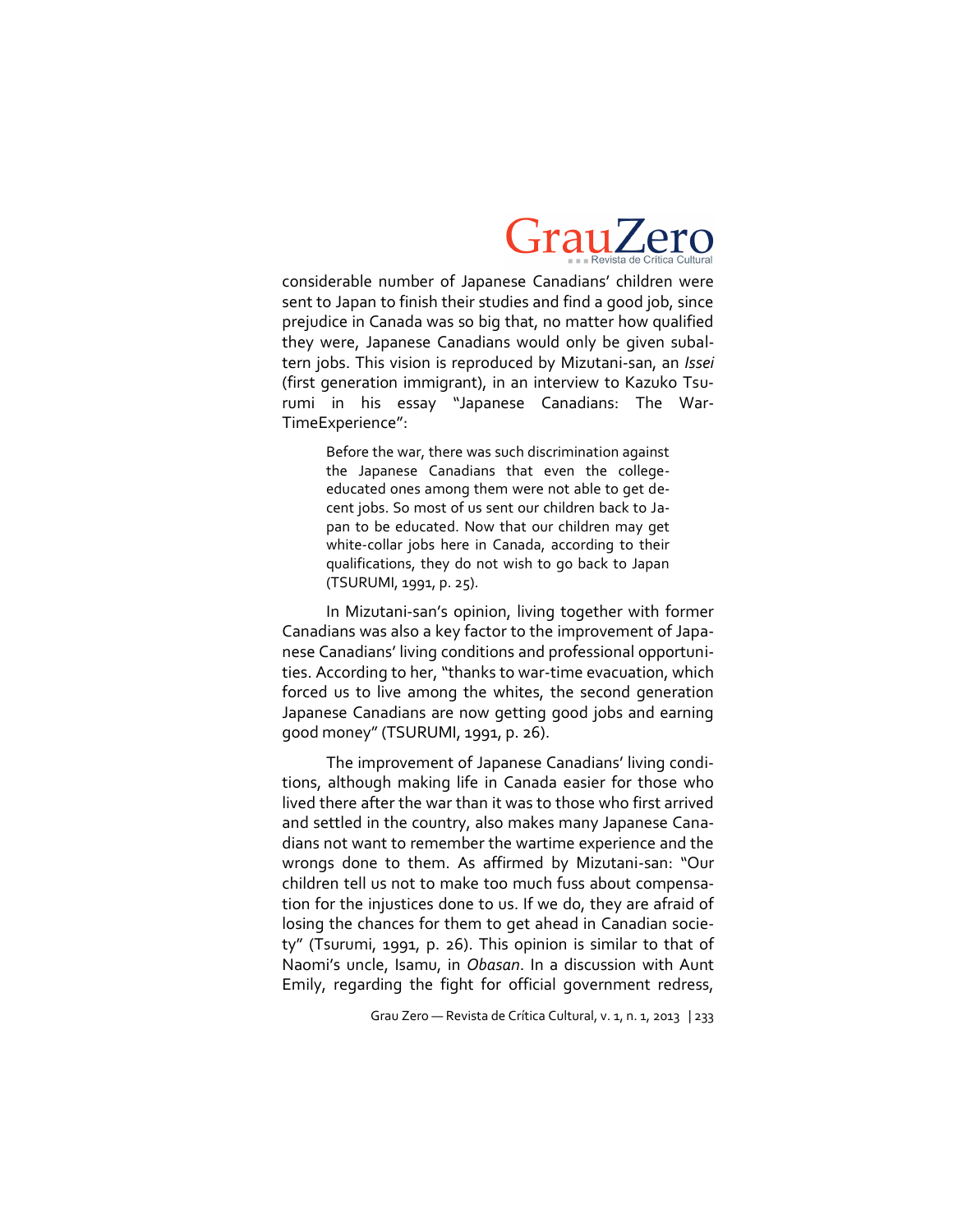Uncle, who had been assigned to work camp during the war, states: "In the world, there is no better place (…) This country is the best. There is food. There is medicine. There is pension money. Gratitude. Gratitude only" (Kogawa,1985, p. 42).

After a 30-year struggle faced by members of the National Association of Japanese Canadians (NAJC), official government redress ultimately came in 1988. The official agreement included the following items:

the Canadian Government recognition that their treatment of Japanese Canadians during and after World War II was unjust; a redress payment of twenty-one thousand dollars (...) to every survivor who is entitled to redress — one who was forced to evacuate or sent to a concentration camp, and whose properties were confiscated; the payment of twelve million dollars through NAJC, to the Japanese-Canadian communities, for the purpose of carrying out educational, social, and cultural activities and projects to promote welfare and protection of their human rights (TSURUMI, 1991, p. 27).

It is important to notice that, even after official redress was announced, and although the mentioned redress was only possible due to the struggle of Japanese Canadians, some entitled survivors did not apply for redress payment, thus reinforcing the idea that forgetting the injustices done to them was the best thing to do.

The opposition concerning continuous silence and uprising speech towards past oppression constitutes the core of *Obasan*, by Joy Kogawa*. Obasan* was the first novel to refer to Japanese-Canadians internment during World War II and thus posited Joy Kogawa as one of the most representative voices regarding this period of Canadian history. The author was born in Vancouver in 1935, a third generation (*Sansei*) Canadian of Japanese ancestry. She lived in Vancouver until 1942, when the War Measures Acts imposed to her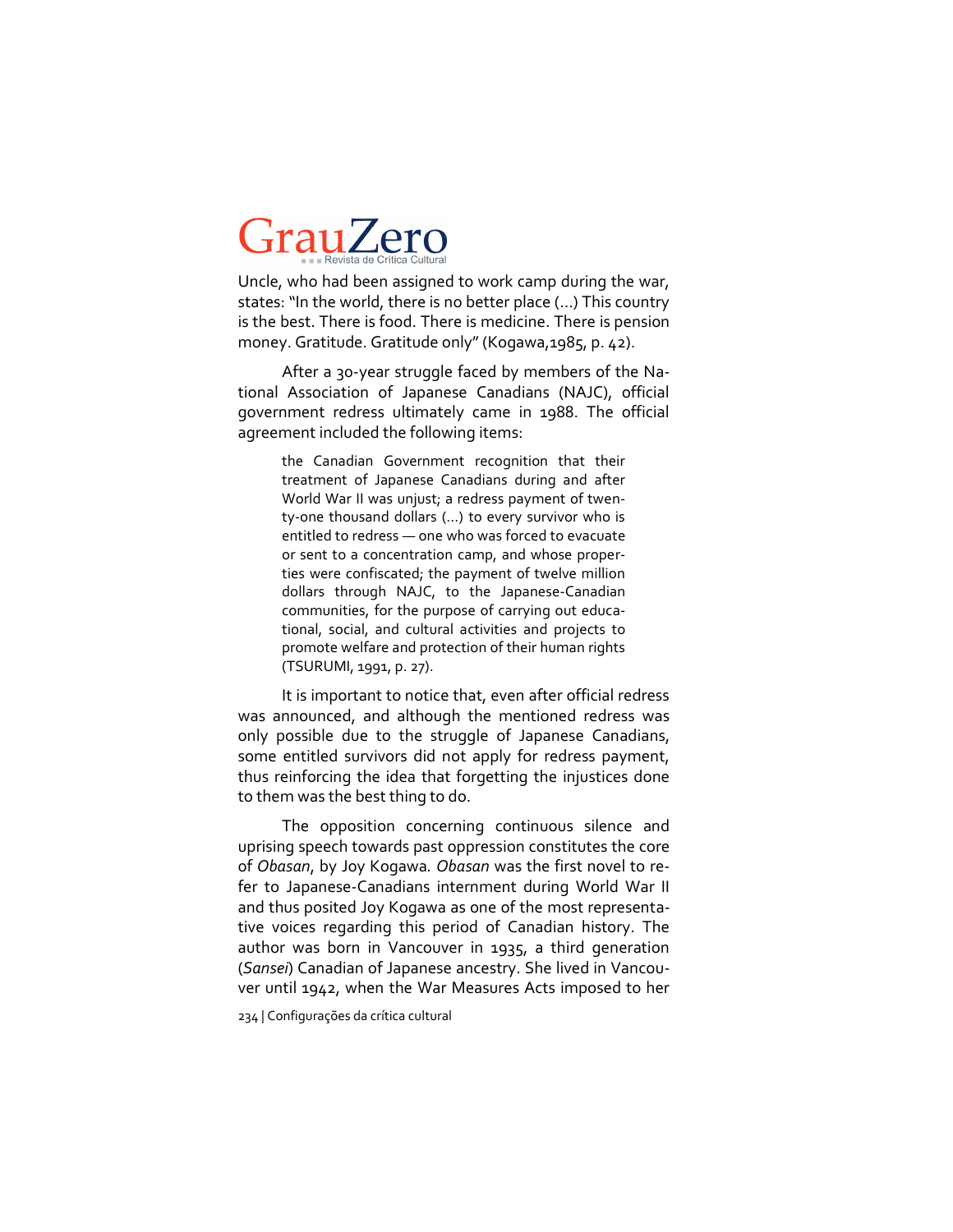

and her family relocation to an internment camp(officially named "Interior Housing Project") in Slocan, in the central part of BritishColumbia. In *Obasan*, Joy Kogawa combines her traumatic experience and fictional elements to reproduce the sufferings faced by Japanese Canadians. The novel was first published in 1981, a period when Japanese Canadians' struggle for official redress was rising. As observed by scholar Gary Willis in his 1987 essay, "Speaking the Silence: Joy Kogawa's *Obasan*":

> The political significance of the book's publication may be what strikes us first: the novel appeared at a time when the question of reparation to Japanese Canadians was beginning to receive exposure in the press; and since the newly elected Prime Minister Mulroney's promise of reparation in 1984, the issue has become "hard news" and receives continuing media attention (Willis, 1987, p. 1).

Grau Zero — Revista de Crítica Cultural, v. 1, n. 1, 2013 | 235 *Obasan* is Joy Kogawa's most critically acclaimed work. The novel was praisedfor the manners through which it subtly, yet bravely, denounces mistreats and injustices perpetrated against Japanese Canadians. Scholar Ann Sunahara reinforces the sociological importance of the novel: "*Obasan* introduced thousands of ordinary Canadians to the wartime history of Japanese Canadians by putting them vicariously inside the experience" (Sunahara: 2000, p. 154). Mainly told from a child's (Naomi's) perspective, the narrative adopts a poetic and allusive style, which conquers the reader.Although the novel regards the horrors done to Japanese Canadians, through Naomi's standpoint one might see (and feel) beauty. Joy Kogawa published a sequel to the novel in 1992, *Itsuka*, which portrays the adult Naomi's involvement in the struggle for governmental redress. *Obasan* was also published in 1986 as a children's book,*Naomi's Road*, which was adopted by Japanese elementary schools and adapted into anopera by the Vancouver Opera. *Obasan* was awarded the *Books in Canada* First Novel Award and the *Canadian Authors' Associa*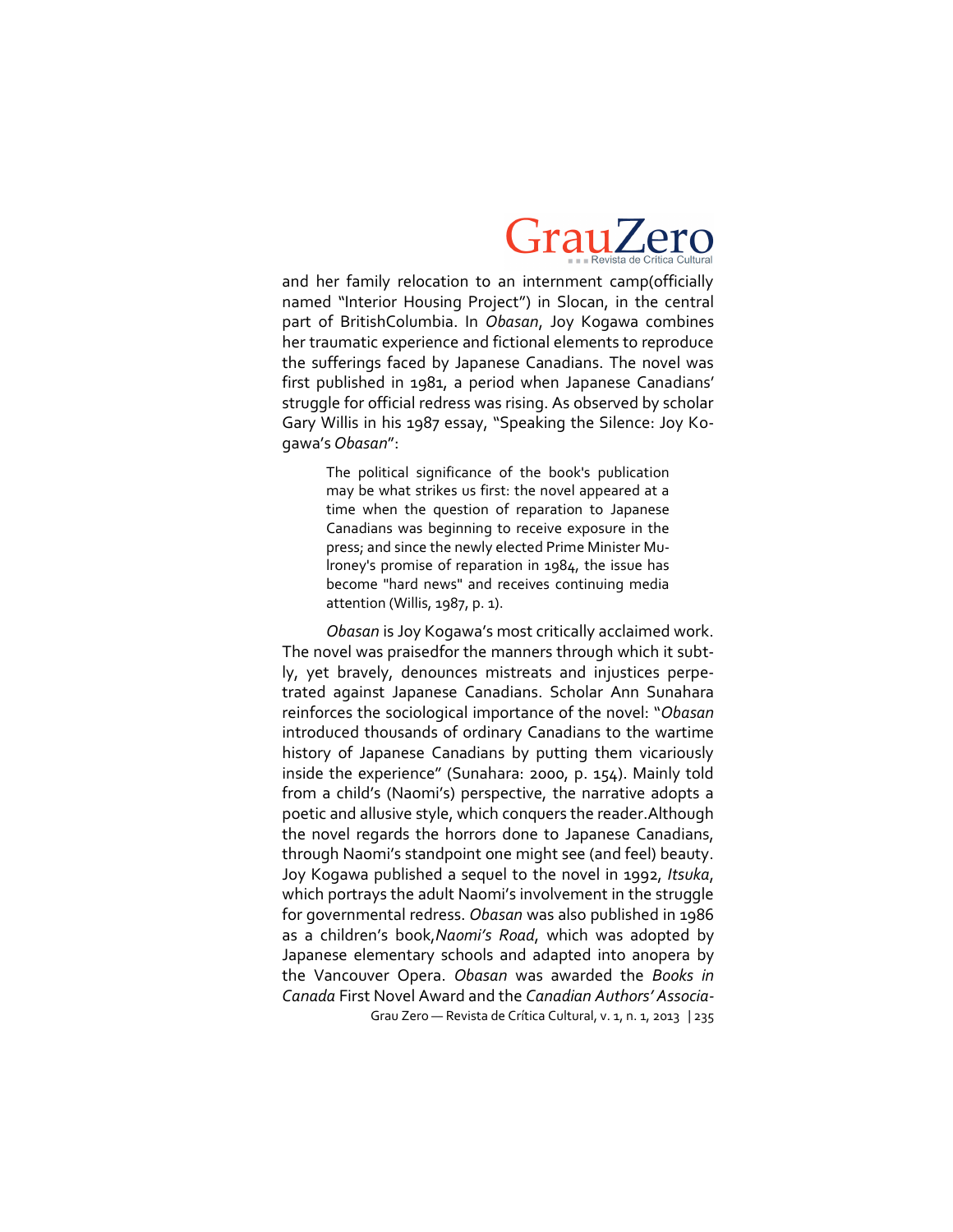*tion* Book of the Year Award. Joy Kogawa was made a member of the *Order of Canada* in 1986, and a member of the *Order OfBritish Columbia* in 2006. She has currently received seven honorary doctorates fromCanadian universities. In 2008, Joy Kogawa was awarded the *George WoodcockLifetime Achievement Award*, for her literary career. In 2010, she was honored with the*Order of the Rising Sun*, by the Japanese government, for her contribution to thepreservation of Japanese-Canadian history and culture<sup>4</sup>.

*Obasan* narrates the story of Megumi Naomi Nakane, a primary schoolteacherwho lives in Cecil, Alberta. When the narrative starts, in 1972, Naomi is 36 years old and receives the news of her uncle's death. She then goes to the nearby city of Granton, to visit and care for her widowed Aunt, Ayako, who she simply calls "Obasan" (the term being the Japanese word for "aunt" in this context). At Obasan's house, Naomi finds a parcel containing varied documentation regarding the period in her childhood when she saw her family split apart due to Canadian federal government's WarMeasures Acts. While waiting with Obasan for her brother Stephen and her aunt Emily(the owner of the package) to arrive for Uncle's wake and funeral, Naomi remembers and relives her childhood.

From this moment on, the reader is invited by the narrative to join Naomi's difficult task to come to terms with her painful past. We learn that Naomi belonged to a middle class Japanese-Canadian family. She lived in Vancouver with her brother (Stephen, three years older than Naomi), mother and father in a mostly white-Canadian neighborhood. Her father used to build boats, together with his cousin, Isamu (simply referred to as "Uncle" by Naomi). Naomi's house was

 $\overline{a}$ 

<sup>4</sup> Data regarding Joy Kogawa's life and awards to *Obasan* available at the Canadian Encyclopedia website (http://www.thecanadianencyclopedia.com/articles/joy-kogawa,last retrieved on January  $5^{th}$ , 2013).

<sup>236 |</sup> Configurações da crítica cultural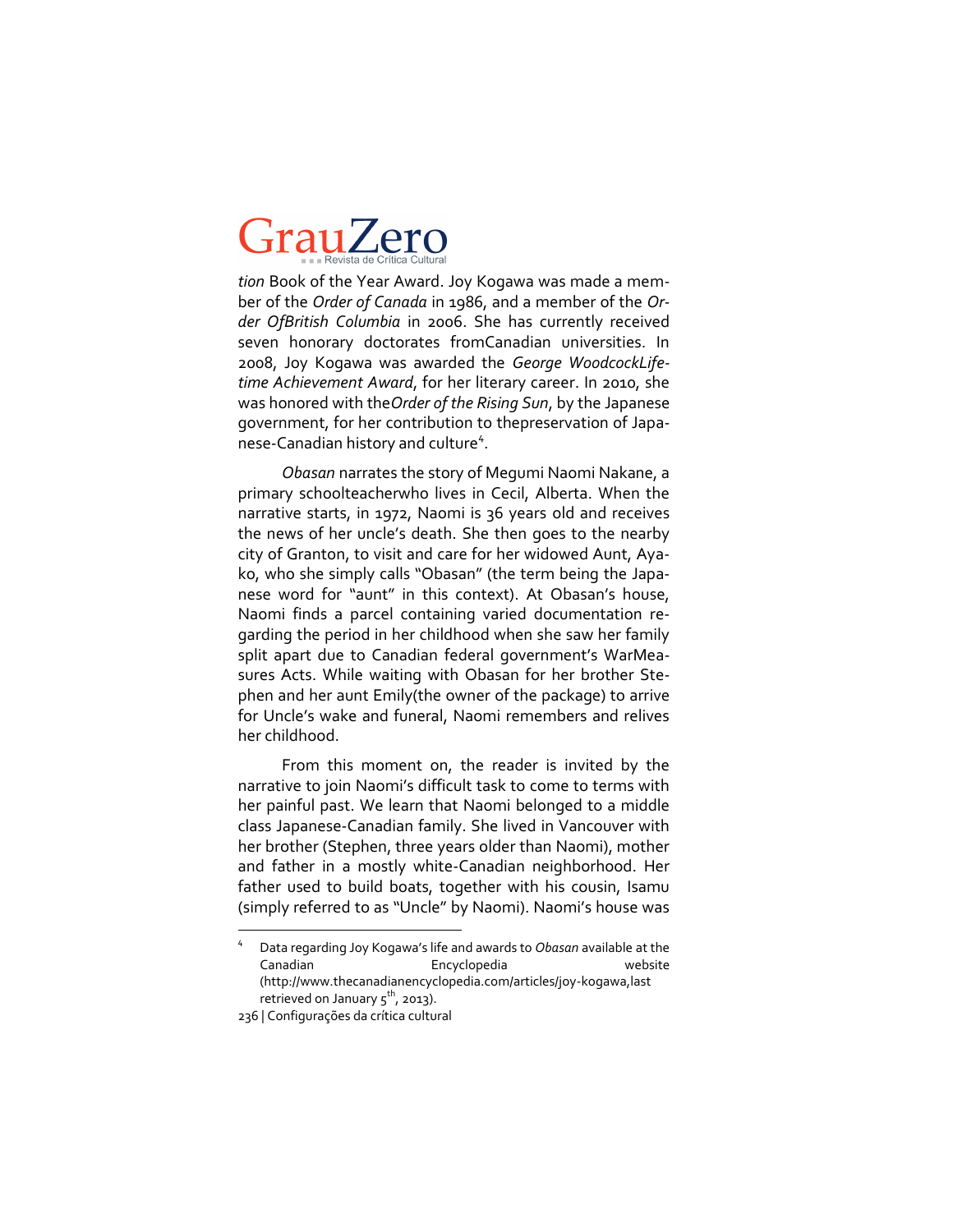

a big and comfortable one, and the visits of her aunt Emily (Mother's sister) and Grandparents Nakane (Father's parents) and Kato (Mother's parents) were frequent. But all her world is completely shaken by the Japanese attack on Pearl Harbor, during World War II, after which Canadian government approved the War Measures Acts. According to the Acts,Naomi's family was to be relocated to varied places in interior British Columbia. The Acts also demanded that all of the family's properties should be confiscated and then auctioned by the British Columbia government. Naomi, then, witnesses the disruption of her family: Grandmother Kato and Mother go to Japan, to care for Naomi's greatgrandmother; Grandfather Kato and Aunt Emily manage to move to Toronto; Grandparents Nakane are taken to different sections of Hastings Parks Pool (a former animal shelter, now overcrowded with people); Father, and Uncle are assigned to Road Camp Projects, being sent to distinct work camps. In May 1942, Naomi, together with Stephen and Obasan, goes to Slocan, in the interior of British Columbia, one of the"ghost towns" administered by the Interior Housing Projects.

After one year in Slocan, Obasan, Stephen and Naomi are joined by Uncle, who returns from the road-work camp. In 1944, Father joins them, but he is demanded to return to work camp after only a few weeks with his family. Naomi and the others would never see him again. In 1945, with the imminence of the war ending, Obasan, Uncle, Stephen and Naomi are allowed by RCMP officers to move to Lethbridge,Alberta. Young Naomi expected many improvements in her life, abandoning the "ghost town" Slocan and going to a real city. That was not what happened, though. If in Slocan they lived in a "two-roomed log hut at the base of the mountain" (Kogawa, 1985, p.118), which, if not comfortable, had enough room for the four of them, in Lethbridge they must all share a "one-room hut,  $(...)$  smaller even than the one we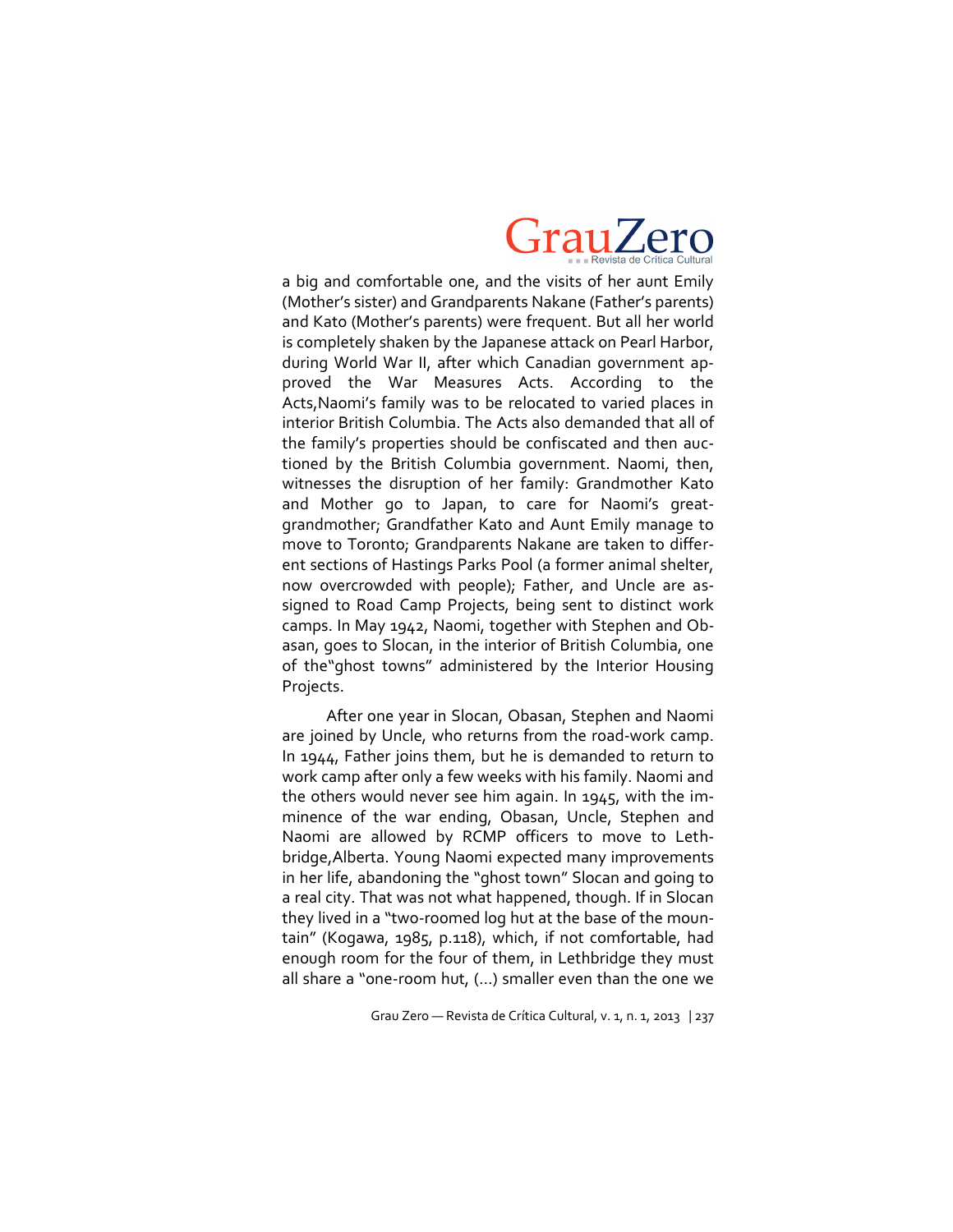lived in Slocan,(…) [where] dust leap to the walls" (KOGAWA, 1985, p. 192). The mentioned hut is located at the end of a yard where a big white house is situated. The house belongs to the owner of the sugar-beet farm where they all would work. When seeing the house for the first time, Naomi recalls her family's house in Vancouver: "The farmer's house is a real house with a driveway leading into a garage. It makes me think of our house inVancouver though this is not as large" (KOGAWA, 1985, p. 192).

In 1951, Uncle starts working at a potato farm, in Granton. They move to this town, this time to a "real house", where they finally settle. Naomi's detailed description of Granton's house demonstrates how eager the girl was to live in a proper house:

The new house is at least a house. (…) In my house we have a living-room, kitchen, one large bedroom, and one small room that is about twice the size of the pantry we slept in Slocan. Uncle and Obasan have a double bed in the bedroom and I sleep on a cot separated from them by a pink flowered curtain hung from a clothesline wire. Stephen is in the other room with all his musical instruments (KOGAWA, 1985, p. 210).

Naomi remains in Granton and studies to become a schoolteacher. Stephen, on the other hand, leaves Granton in 1952, and moves to Aunt Emily's house in Toronto, where he studies music and works as an acclaimed professional pianist.

238 | Configurações da crítica cultural From her initial relocation to Slocan, to her final settlement in Granton, Naomi suffers many family losses. Both Nakane grandparents die during the war. Grandfather Kato dies in Toronto, soon after the war ends. Father dies while interned at one of the road-work camps spread across British Columbia. Naomi's family can not even bury him. The moment we, readers, recognize Father's death is one of the most moving and touching of the novel. The passage is very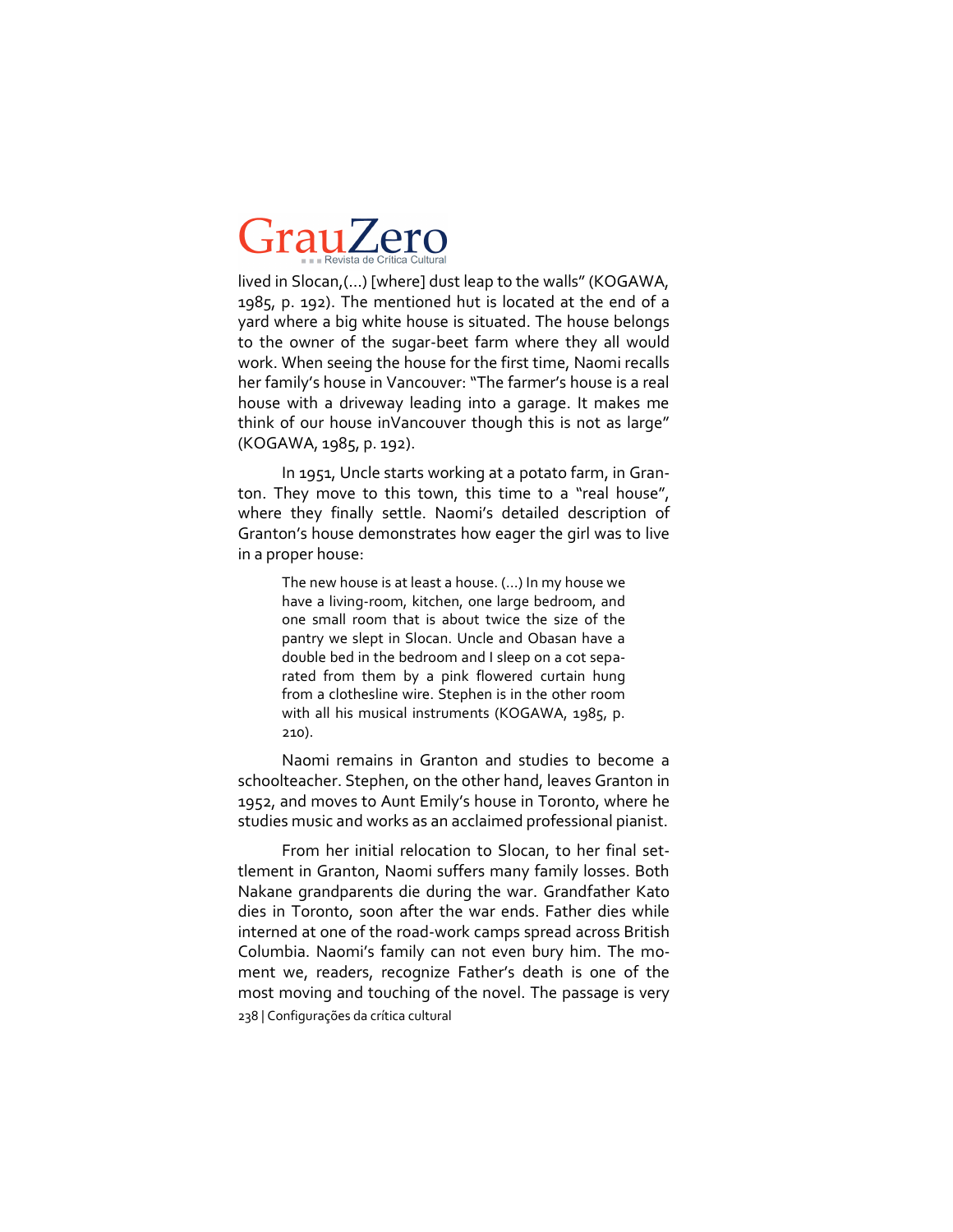

representative, since it displays the way Naomi could understand and react to sad things happening around her, even if she was not able to express her feelings through words:

> I am not sure, as I remember the scene, whether I am told after I come in, or later at night when I am in bed, or if I am even told at all. It's possible the words are never said outright. I know that for years I simply do not believe it. At some point I remember Uncle's hand on my head, stroking it. I remember the strange gentle smile on his face when he sees my two hands raised towards him. (KOGAWA, 1985, p. 206).

In her hands, Naomi was holding a bowl with a tiny green frog named Tad,"short for Tadpole or Tadashi, [her] father's name" (KOGAWA, 1985, p. 206). The narrative accompanies Naomi's pain and suffering regarding her father's death, even though the words are not properly expressed. The frog, similarly to her father, disappears from Naomi's life without leaving any traces:

One morning, the frog is on the rim of the bowl sitting there ready to leap. Another time it is on the table. Once I find it in a corner of the room covered in fluff. And then it is nowhere. The bowl sits empty on the table. My last letter to Father has received no answer (KOGAWA, 1985, p. 208).

Mother also leaves Naomi with unanswered questions regarding her whereabouts. Since her departure, with Grandma Kato, to Tokyo, in 1941, Naomi keeps wondering what might have happened to her. The moment when her mother goes to Japan to care for great-grandmother is one of great confusion and inquiries to five-year-old Naomi:

"My great-grandmother has need of my mother. Does my mother have need of me? In what marketplace of the universe are the bargains made that have traded my need for my great-grandmother's?" (KO-GAWA, 1985, p. 67).

Grau Zero — Revista de Crítica Cultural, v. 1, n. 1, 2013 | 239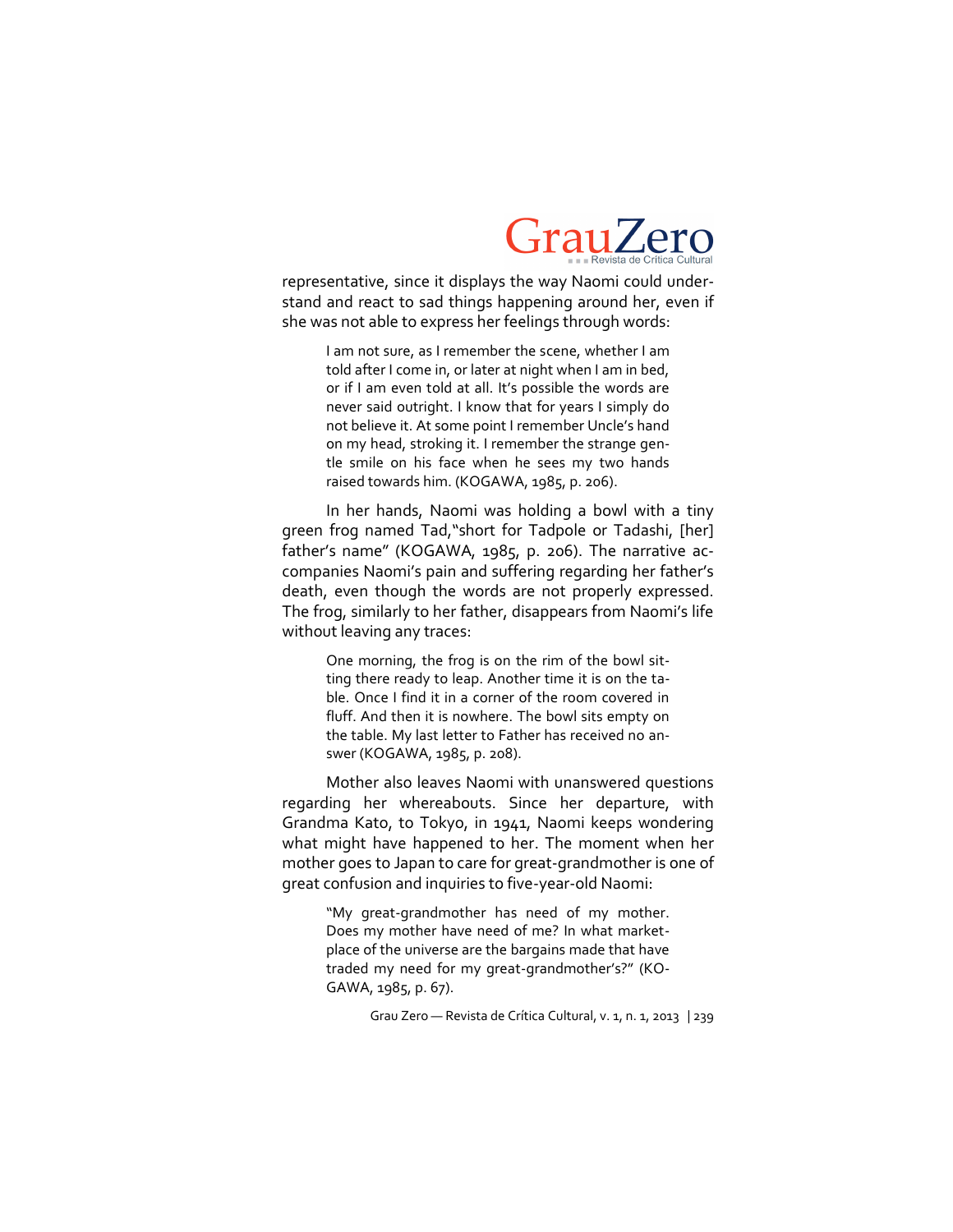Once more, Naomi's inquiries are all internal; she does not give voice to her feelings. Naomi remains silent in relation to her mother's absence. The first moment she really speaks about Mother she is already a teenager. Together with Stephen, Naomi finally comes to the conclusion that her mother must be dead. Uncertainty regarding Mother's fate remains until the last chapters of the novel, when Naomi, now at the age of 36, is finally told the truth. We come to know that Mother and Grandma Kato left Tokyo to go to Nagasaki, to care for one ofMother's cousin, who was to deliver a baby. They were both in Nagasaki in 1945, in the time of the atomic bombing, and although Mother survived the attacks, she had gone through utter disfigurement. Grandma Kato writes back to Canada telling everything that had happened to them, but Mother is emphatic when asking the family to spareNaomi and Stephen the truth, "for the sake of the children" (in Japanese, "kodomo no tame", a recurrent phrase throughout the novel).

Again in the narrative, silence plays a crucial role, since the recounts of what had happened to Grandma Kato and Mother finishes in an abrupt way; we never know exactly what happens to them after the Nagasaki events. Coming to know the truth concerning Mother's fate is the final step taken by Naomi to be finally able to reconcile with her family's traumatic history. According to Heidi Tiedemann, in *After the Fact:Contemporary Feminist Fiction and Historical Trauma*, being aware ofMother'sdestiny enables Naomi to react to past oppressions not only to her family but also toJapanese Canadians as a whole:

> "the daughter [Naomi] only gradually becomes aware of the dimensions of the trauma experienced by her own mother, and of the political and ethical responsibilities that she herself bears to know, understand, and possibly publicize her mother's story" (TIEDE-MANN, 2001, p. 111).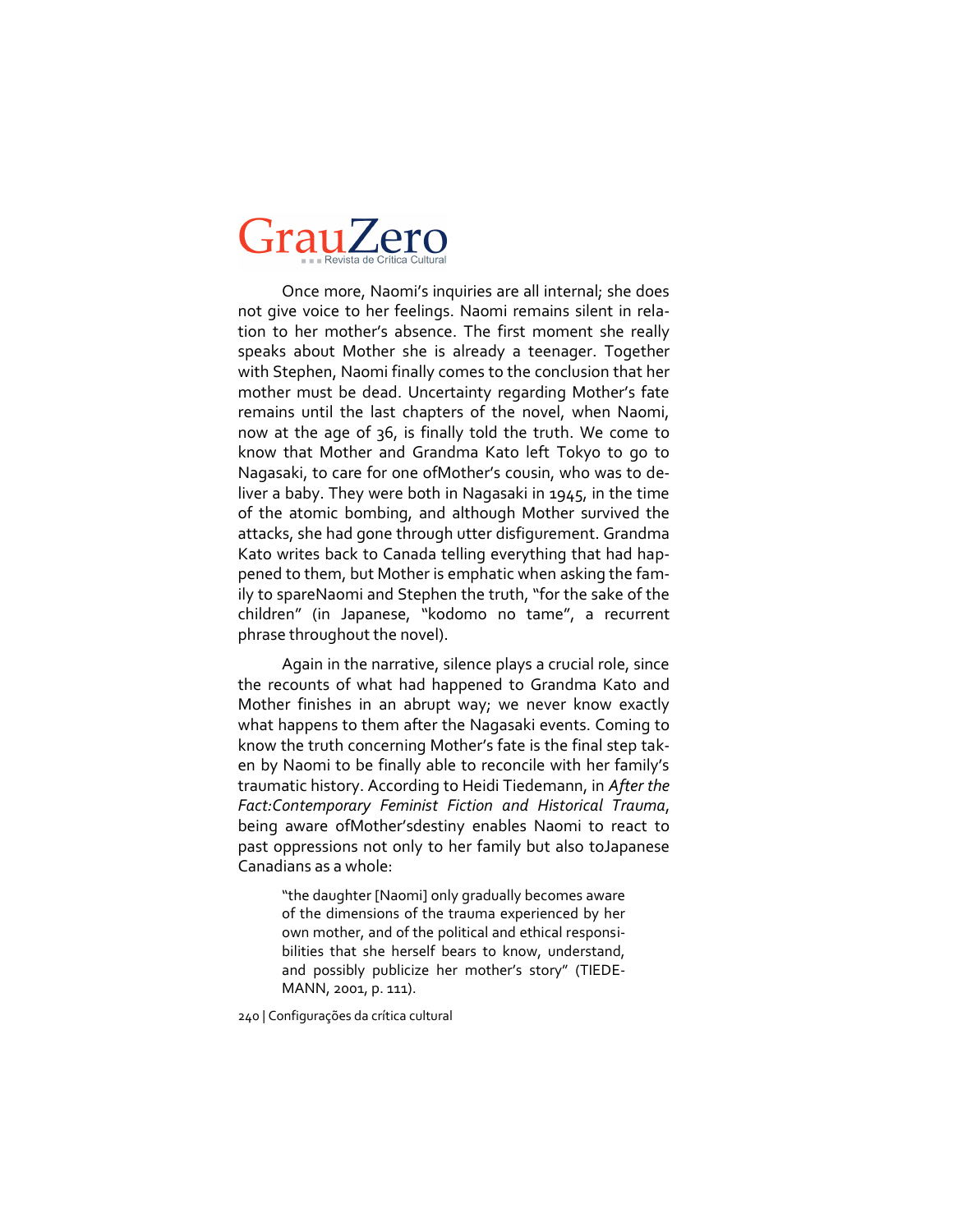

It is relevant to bear in mind that in *Itsuka*, sequel to *Obasan*, Naomi becomes actively involved with the Japanese-Canadian redress movement.

Naomi's silence might be related to Obasan. As far as she can remember, Naomi recalls Obasan as a woman of no words, speechless. Even during the horrors of the war, Obasan keeps silent. Her reactions to what happens around her are always represented as sighs, looks or little murmurs. Through her silence Obasan manages to raise both Naomi and Stephen. Through her silence Obasan spares them from knowing what exactly is occurring during the war. Uncle also shares this appreciation for silence. Even after being directly affected by the War Measures Acts, being sent to a roadwork camp, and then to the sugar-beet farm in Lethbridge, Uncle does not intend to complain or argue against the government after the war ends.

The one who tries to convince Uncle and Obasan to speak about the oppressions they have faced is Aunt Emily. This character is the very opposite of Obasan. During the war, Aunt Emily (Naomi's mother's sister) manages to move to Toronto with her father, Grandpa Kato, thus escaping the forced internment. If Naomi's memories regarding Obasan are always associated to silence and mute reactions, Aunt Emily, through Naomi's standpoint, had always been the personification of the voice and speech against oppression. Extremely active, Aunt Emily becomes politically involved with the defense of not only her family's, but of Japanese Canadians' rights as a whole. During the war, she contests Canadian government's acts towards its own people, as she emphasizes. After the war ends, Aunt Emily is one of the leaders of the movement toobtain official redress from the government. This is the reason why she is so eager to make Uncle and Obasan give voice to their suffering.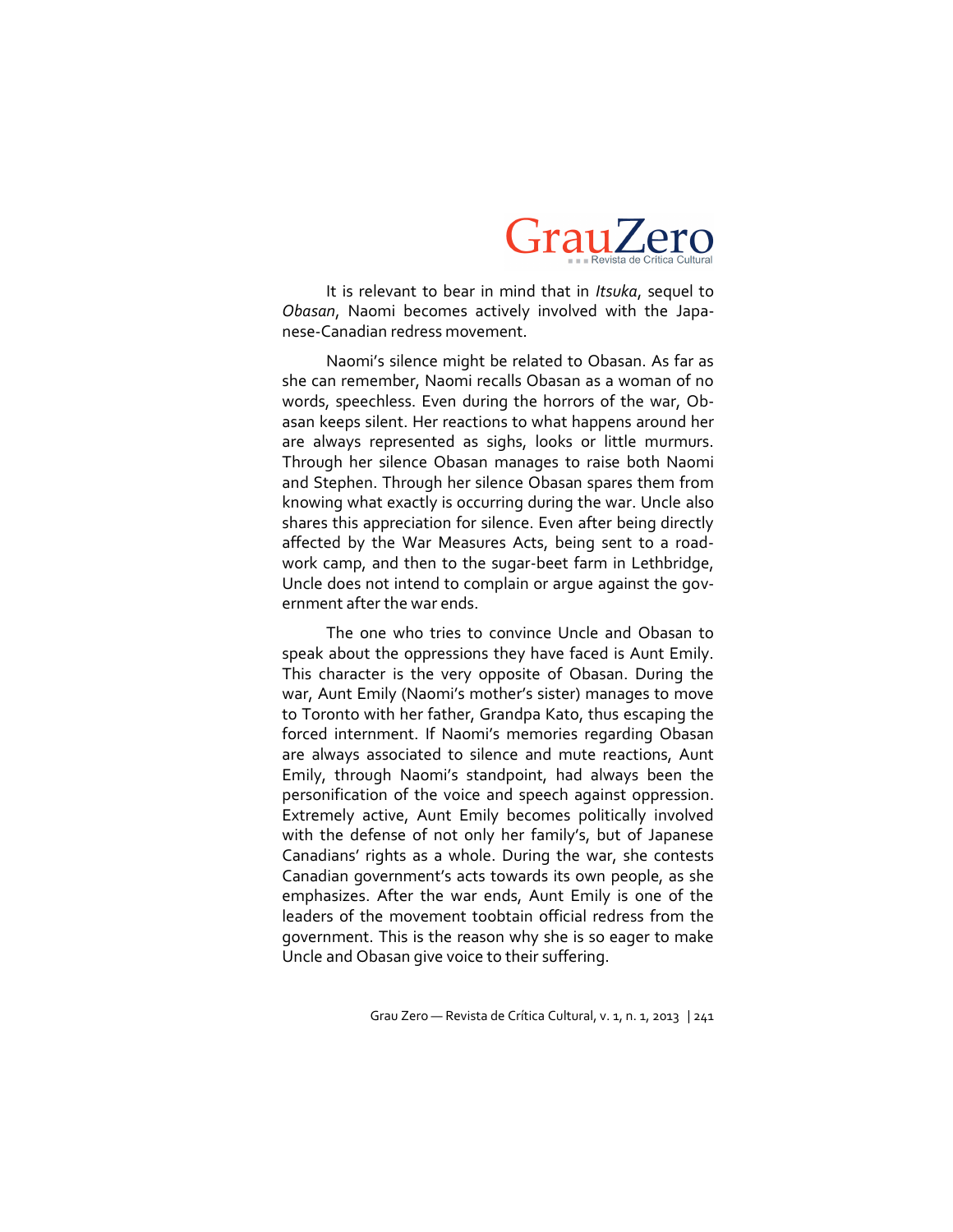Although Naomi is both Aunt Emily's and Obasan' niece, she identifies much more with the latter, since she had always been a quiet person. Also contributes to this identification the fact that Obasan was the one with whom Naomi lived through her childhood and adolescence. Due to the family segregation promoted by the War Measures Acts, Naomi remains 12 years with no contact to Aunt Emily. Although both Obasan and Aunt Emily are Japanese Canadians, they belong to different generations. While Obasan was born in Japan (an *Issei*, first generation immigrant), Aunt Emily was born in Canada, (a *Nisei*, second generation immigrant). Rather than belonging toJapanese moral traditions, Aunt Emily sees herself as Canadian: "I am Canadian"(Kogawa, 1985, 39). More than once Naomi emphasizes the differences between her aunts: "How different my two aunts are. One lives in sound, the other in stone.

Obasan's language remains deeply underground but Aunt Emily, BA, MA, is a word warrior" (Kogawa, 1985, 32). The ways both characters are named by Naomi also reflect the manners she views them. While her father's cousin's wife, named Ayako is simply called "Obasan" (Japanese for "aunt", or, in a broader context, "woman"), her mother's sister is called "Aunt Emily", not only with an English name always associated to her, but also with the English word "Aunt". In fact, it is interesting to observe that Obasan is the only character which Naomi *always* refers to using exclusively the Japanese term.

Naomi's silence throughout the novel might also be analyzed regarding the way she relates to her family, especially as a child. According to Gabriela Souza, in her dissertation *Obasan, Obachan: Japanese Canadian History, Memory and the NoisySilences of Joy Kogawa and Hiromi Goto*, Naomi's silence is neither a communicationfailure nor a free choice, but a strategy adopted by the protagonist since her childhood to deal with the lack of answers to her questions: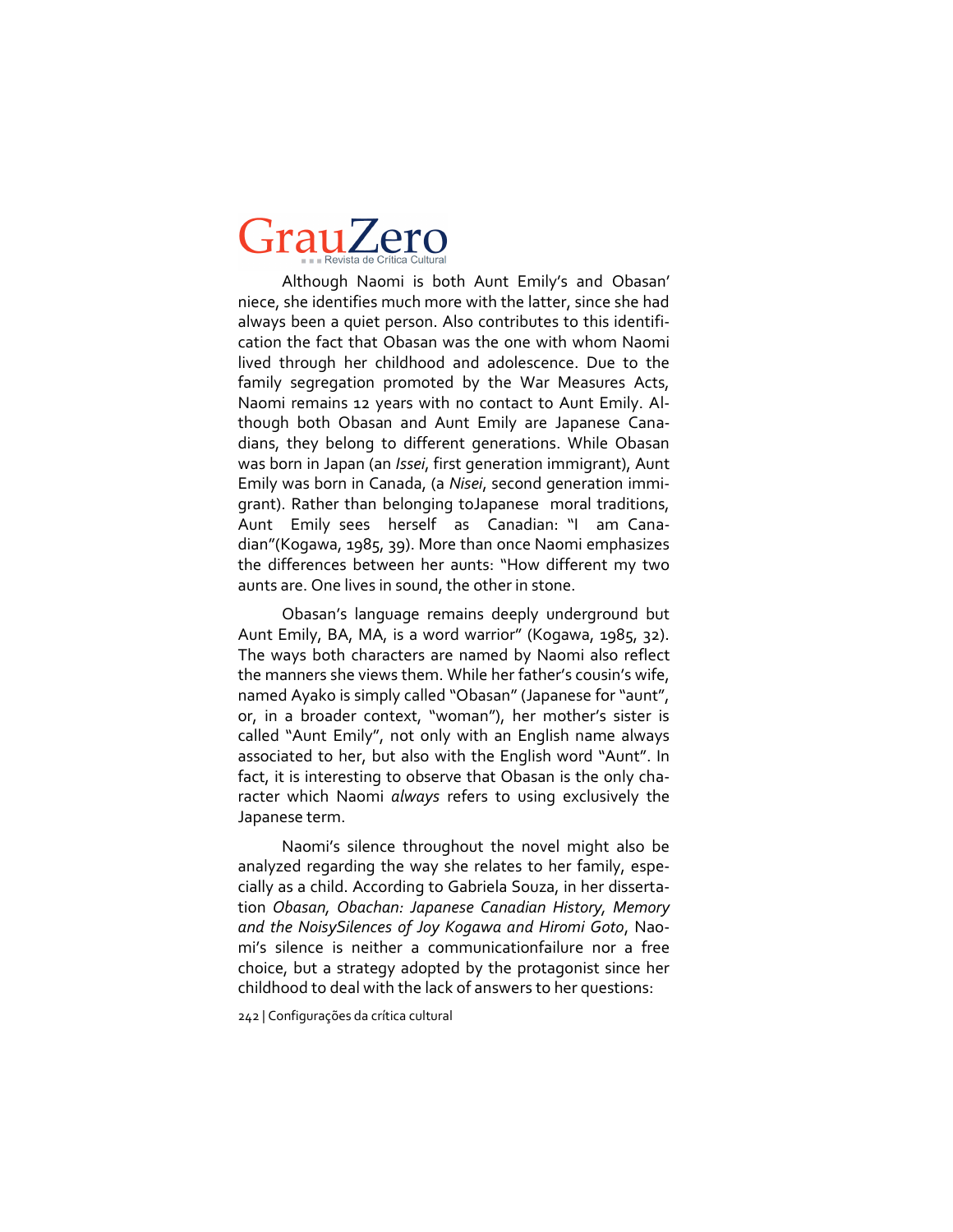

As a child, Naomi was very quiet. So much so that her relatives often thought she was mute. However, she did ask questions, especially about her mother. She never received answers and ceased asking. Similarly, in the chaos of being interned to the camp in Slocan, she lost her doll but only asked about it once because she knew it was lost. This linguistic anxiety clearly marks Naomi throughout the story and even marks the adult Naomi (SOUZA, 2009, p. 43).

Therefore, Naomi's silent responses to the established wartime chaos in her disrupted family might be related to the reactions adopted by many Japanese Canadians (especially the *Issei*), who, even long after the end of the war, would rather remain silent to the wrongs done to them. Naomi's childhood's silence is also analyzed by Helena Grice, in her essay "Reading the Nonverbal: The Indices of Space, Time, Tactility andTaciturnity in Joy Kogawa's *Obasan*"*.* According to Grice, Naomi would indeed communicate with her family, especially with her parents; this communication, however, would take place through gestures and sighs, rather than through words:

> Naomi's actual reunion with her father and her psychical reunion with her mother are both portrayed in nonverbal terms (…) Naomi's meeting with her father [when he returns from the work camp] is described using the language of tactility: 'We do not talk. His hands cup my face. I wrap my arms around his neck' (…) Naomi's memories of her mother are also nonverbal: 'From the extremity of much dying, the only sound that reaches me now is the sigh of your remembered breath, a wordless word' (GRICE, 1999, p. 98).

The very narration of the wartime events concerning Naomi's family occurs through the employment of the aforementioned nonverbal communication. The fluidity of the narrative, which recurrently goes back and forth in time and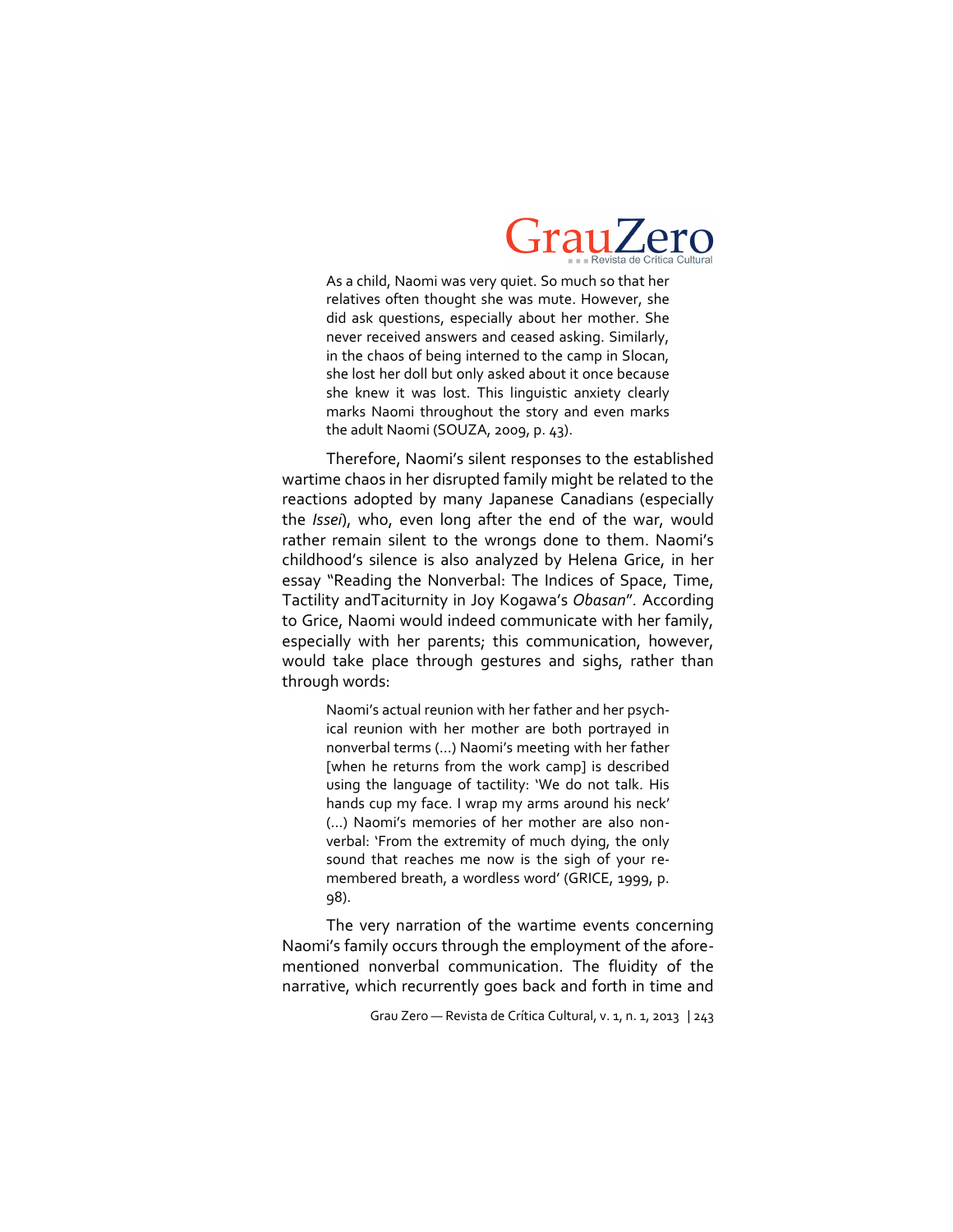space, is enabled not by speeches but by Naomi's memories of sounds, tastes and smells of both her family's former house and the places to where she is relocated. In Grice's opinion, the way the narrative makes us, readers, aware of the events of Naomi's life is also related to "sensory perceptions" triggered by Naomi's memories:

The dominance of nonverbal information in the text is a result of the interiority of Naomi's narration, as she slides back and forth through time, her memories governed by sensory perceptions and hers and others' speech often only reported. Naomi inhabits a semidream world, a 'telepathic world' where tactility, nuance, tonality, as well as spatial and olfactory awareness provide the main indices of communication and information (GRICE, 1999, p. 94).

The way the narrative of *Obasan* goes back and forth in time might also be related to the process Naomi must go through in order to better deal with her past. Naomi's recollections and consequent retelling of her life during the war work as a tool for her final redemption and reconciliation with her own history. Through this process, both Naomi and the reader learn. While Naomi learns how to relate to her past, to be finally able to fight for her rights (as previously cited in this article, according to Tiedemann'sopinion), the reader learns what happened to the Japanese Canadians during World War II. Even in Canada the history of these people and their internment during the war are not widely divulged. Joy Kogawa's novel, then, works as a tool for this recognition of injustices perpetrated by a nation against its own citizens. The historical learning process and its relation to both the present and past are analyzed by Edward Carr in his speech *História, Ciência e Moralidade*:

244 | Configurações da crítica cultural Learning from history is never simply a one-way process. To study the present in light of the past also means studying the past in light of the present. The function of history is to promote a deeper under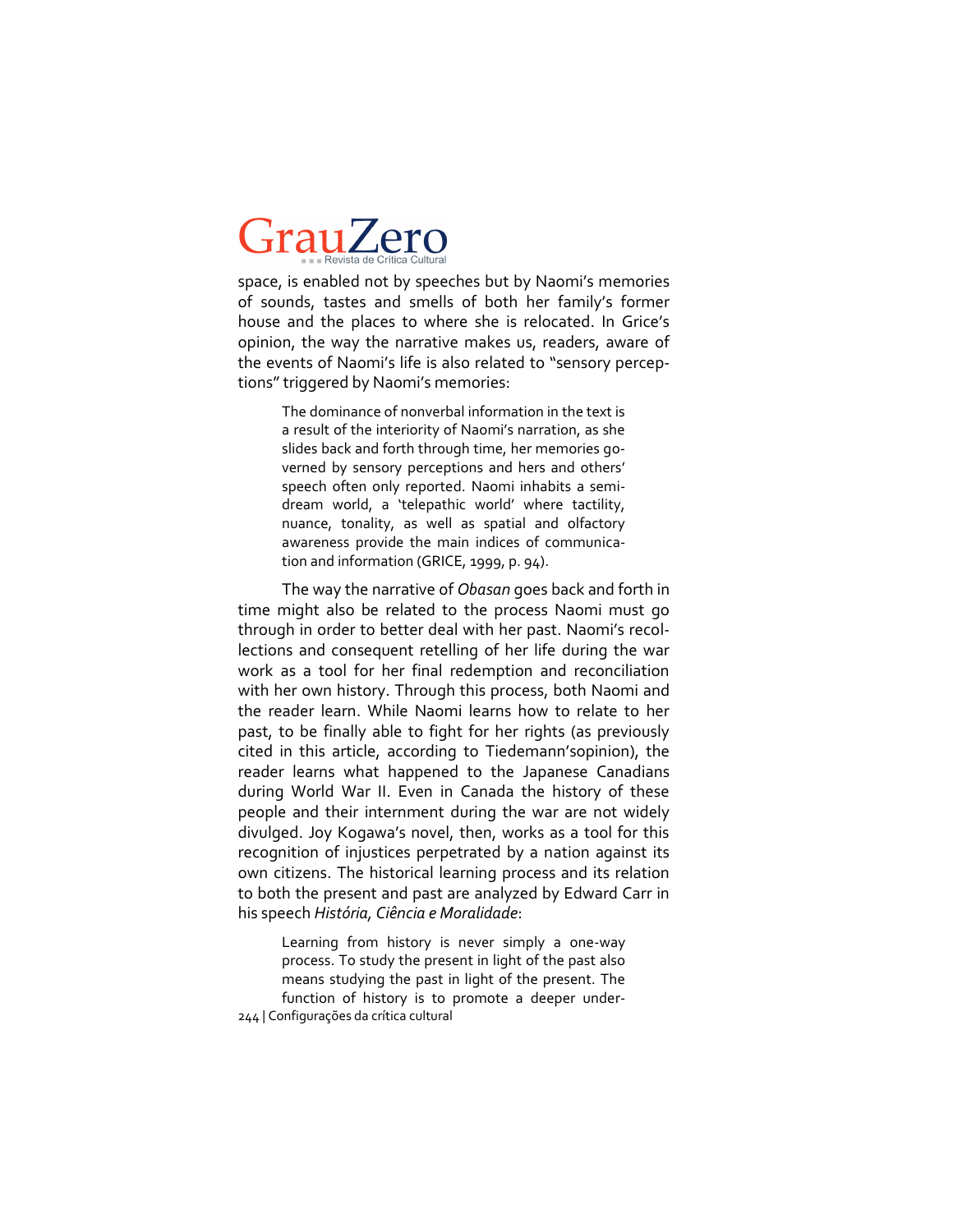

standing of both — past and present — through the inter-relationship between them (CARR, 2001, p.  $102$  my translation)<sup>5</sup>.

The importance of an autobiographical novel, such as *Obasan*, in the process of disclosing and exposing historical events may also be related to the manner trough which Steven Connor regards the function of history and narrative in the novel. In *TheEnglish Novel in History, 19501995*, Connor argues that

> the novel promises a view of that fine grain of events and experiences which otherwise tend to shrink to invisibility in the long perspectives of historical explanation. Novels seem to have some of the authority of the eye-witness account, in providing the historian with enactment, particularity and individual testimony (CONNOR, 2001, p.1).

The historical account presented in Obasan might as well be associated to the relation between representation and "imaginary discourse", as proposed by HaydenWhite in his essay *Narrative in Contemporary Historical Theory*:

One can produce an imaginary discourse about real events that may not be less "true" for being imaginary. It all depends upon how one construes the function of the faculty of imagination in human nature. The same is true with respect to narrative representations of reality, especially when, as historical discourses, these representations are of the "human past" (WHITE, 1992, p. 57).

The narration of historical events in *Obasan* is composed by the blending of Naomi's memories as both an adult

 $\overline{\phantom{a}}$ 

<sup>&</sup>lt;sup>5</sup> Original Text: "Aprender pela história nunca é um processo de mãoúnica. Estudar o presente à luz do passado também significa estudar o passado à luz do presente. A função da história é promover um entendimento mais profundo de ambos — passado e presente através de suas inter-relações".

Grau Zero — Revista de Crítica Cultural, v. 1, n. 1, 2013 | 245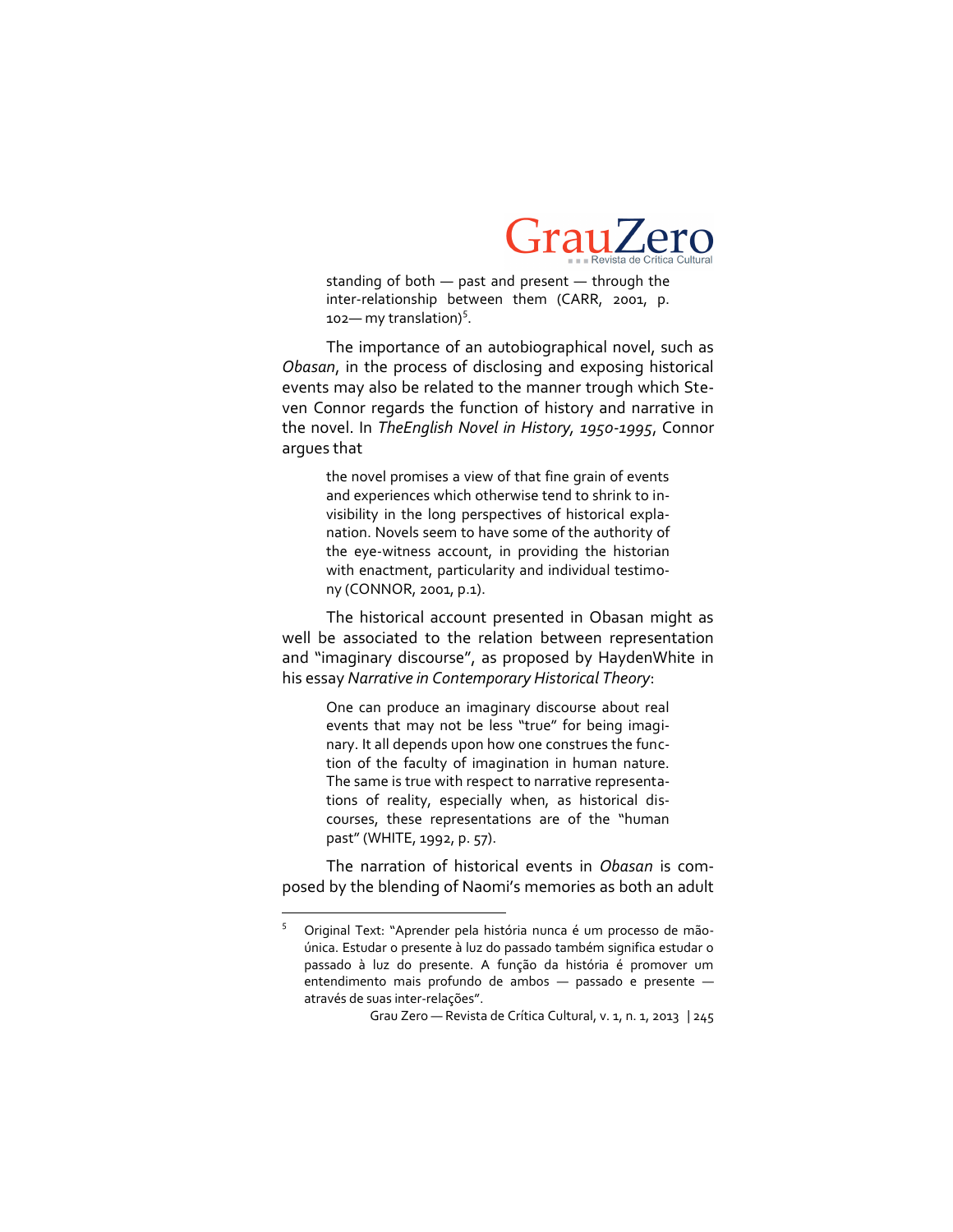and as a child. Being dispossessed of her house, all her belongings and ultimately of her own family, Naomi's memories constitute the only thing the protagonist may linger to. The effect of this procedure in the narrative is thatalthough many times Naomi refers to horrible and despising injustices performed to herand her family, the novel assumes a poetic tone, since wartime events are portrayedthrough an innocent kid's perspective. This may be observed when Naomi, togetherwith Stephen and Obasan, goes to the internment camp in Slocan:

> The train moves in and out of tunnels, along narrow ridges that edge the canyon walls, through a toothpick forest of trees. Eventually the doll grows sleepy and falls asleep in the blanket that Obasan has arranged on her lap. Obasan's hand taps my back rhythmically and her smooth oval faced is calm (KO-GAWA, 1985, p. 116).

In "'To Attend the Sound of Stone': The Sensibility of Silence in *Obasan*",Gayle K. Fujita recognizes that Naomi's recollection of her childhood memoriesconstitutes a precious strategy for dealing with the traumatic events of her past,

for when she reveals her own astonishing repository of memories, she reveals that a life so intensely felt and thoroughly registered can be its own reward. (…) Naomi acquires self-possession by reviewing, accepting, repossessing her own infinite personal details (FUJITA, 1985, P. 41).

Naomi's memories are her only possessions and that might explain why she sooften recurs to them. Her recollections constitute her most precious belongings and thenarrative of *Obasan* invites the reader to share this treasure with Naomi and finallyaccess not only her past, but a fundamental extract of Japanese-Canadian history.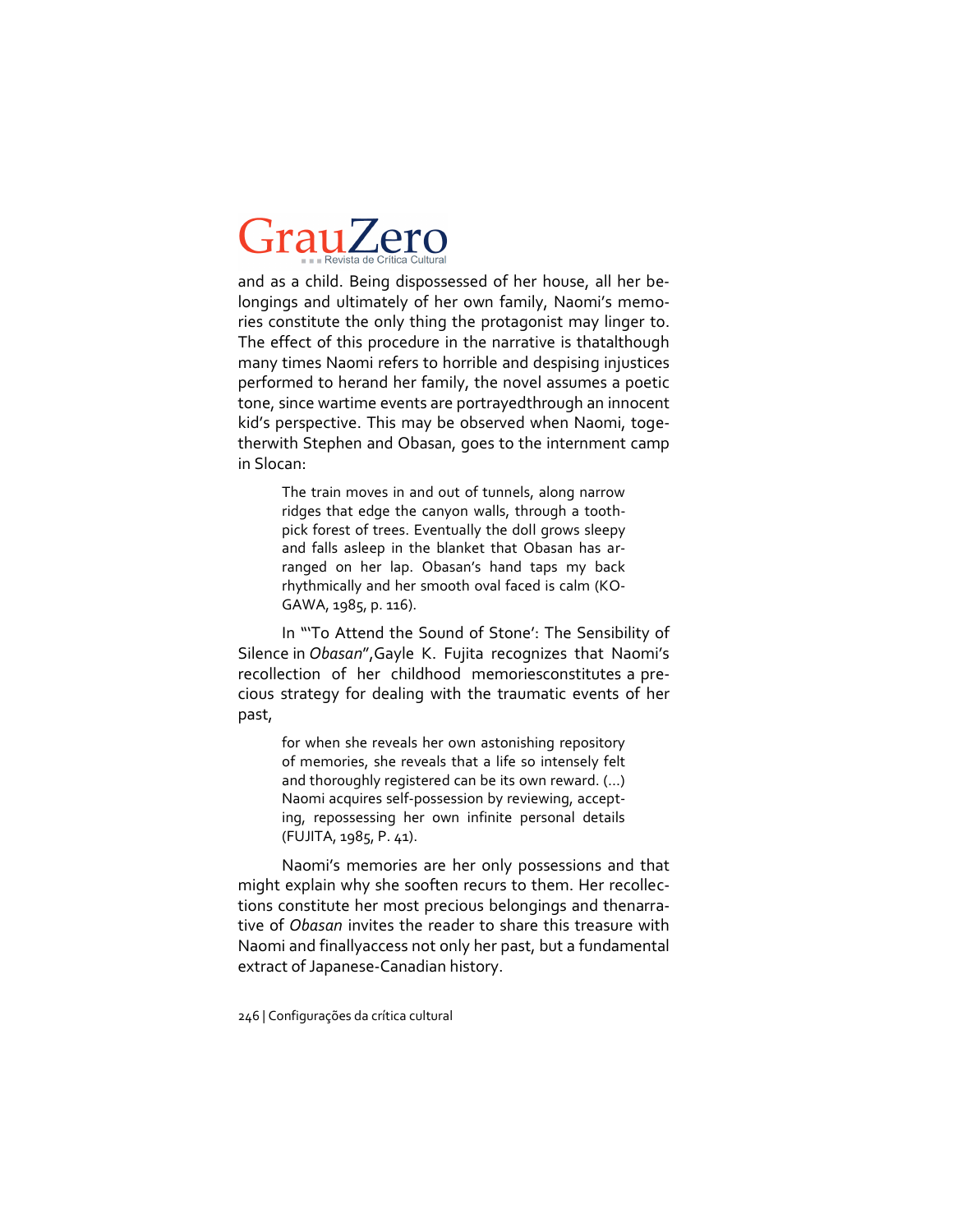

#### **References**

CARR, Edward H. "História, Ciência e Moralidade". In:\_\_\_\_\_\_\_\_\_. *Que é História?* Trad. Lúcia Maurício de Alverga. Rio de Janeiro: Editora Paz e Terra, 2002. p. 91-120.

CONNOR, Steven. "The Novel in Contemporary History". In:\_\_\_\_\_\_\_\_. *The EnglishNovel in History, 19501995*. New York: Routledge, 2001. p. 1-43.

FUJITA, Gayle K. "'To Attend the Sound of Stone': The Sensibility of Silence inObasan". MELUS, v. 12, n. 3, *Ethnic Women Writers IV,* 1985, p. 33-42. Available at http://www.jstor.org/stable/467119?origin=JSTOR-pdf, accessed on

January 10 $\overline{h}$ , 2012.

GRICE, Helena. "Reading the Nonverbal: The Indices of Space, Time Tactility and Taciturnity in Joy Kogawa's *Obasan"*. MELUS, v. 24, n. 4, Asian American Literature, 1999, p. 93-105. Available at http://www.jstor.org/stable/468175?origin=JSTOR-pdf, accessed on January 3<sup>rd</sup>, 2012.

KOGAWA, Joy. *Obasan*. Ontario: Penguin Books, 1985.

MAGOCSI, Paul Robert. "Introduction". In: \_\_\_\_\_\_\_\_\_ (ed). *Encyclopedia ofCanada's Peoples.* Toronto: Toronto University Press, 1999. p. vii-xi.

ROY, Patricia E. "Not All Were Welcome: Canada and the Dilemma of Immigration".In: MIWA, Kimitada & SCHULTZ, John, eds. *Canada and Japan in the TwentiethCentury*. Toronto: Oxford University Press Canada, 1991. p. 2-16.

SOUZA, Gabriela Cavalcante Fróes de. *Obasan, Obachan: Japanese Canadian history,memory and the noisy silences of Joy Kogawa and Hiromi Goto*. 2007. 99 f. Dissertação(Mestrado em Letras) — Faculdade de Letras, Universidade do Estado do Rio de Janeiro, 2007. Available at

http://www.bdtd.uerj.br/tde\_busca/processaPesquisa.php?listaIncl uiPasta%5B%5D=204 &processar=Processar, accessed on September 12<sup>th</sup>, 2011.

Grau Zero — Revista de Crítica Cultural, v. 1, n. 1, 2013 | 247